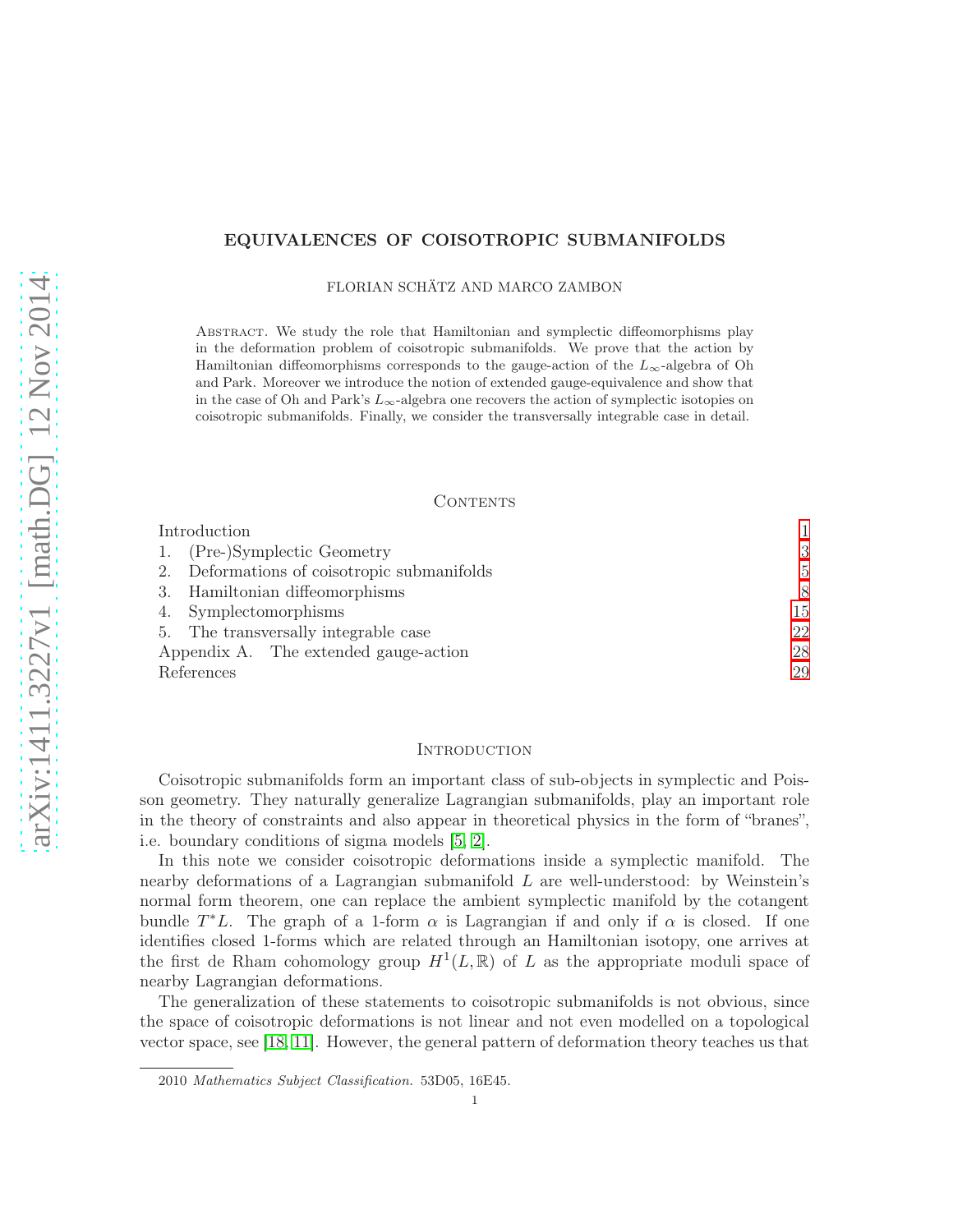every deformation problem<sup>[1](#page-1-0)</sup> should be captured by differential graded Lie algebras or their homotopical cousins, known as  $L_{\infty}$ -algebras. That this is indeed the case was established by Oh and Park in [\[11\]](#page-28-3). To be more precise, Oh and Park constructed an  $L_{\infty}$ -algebra that controls the formal deformation problem for coisotropic submanifolds. In the special case of a Lagrangian submanifold  $L$ , their construction recovers the de Rham complex of  $L$ .

In [\[15\]](#page-28-4), we studied convergence issues arising in the framework of [\[11\]](#page-28-3). One finds that the Maurer-Cartan equation, which replaces the condition of being closed from the Lagrangian case, is always convergent, and that it converges to zero if and only if one is dealing with a coisotropic deformation.[2](#page-1-1) Having established a firmer link to actual geometric deformations, it is natural to turn attention to the geometric symmetries that are present in the problem. In particular, one might wonder how the actions of Hamiltonian and symplectic isotopies on the space of coisotropic deformations can be understood. A natural symmetry acting on Maurer-Cartan elements of Oh and Park's  $L_{\infty}$ -algebra are the inner automorphisms, known as *gauge-transformations*. Our main result is that these agree with the action by Hamiltonian isotopies, while the action by symplectic isotopies agrees with certain extended gauge-equivalences, that we specify below.

In Section [3](#page-7-0) we deal with Hamiltonian isotopies. It turns out that the gauge-transformations of Oh and Park's  $L_{\infty}$ -algebra correspond to certain special Hamiltonian isotopies. The remaining problem is to show that any Hamiltonian isotopy can be reduced to such a special one. This is parallel to the Lagrangian situation: there the main task is also to show that arbitrary Hamiltonian isotopies can be reduced to a function  $f$  on the Lagrangian submanifold, which acts on the space of closed 1-forms (whose graphs we are interested in) simply by  $\alpha \mapsto \alpha + df$ . We establish the appropriate generalization in Theorem [3.21,](#page-13-0) Subsection [3.5.](#page-12-0) As a consequence, we identify

$$
\frac{\{\text{coisotropic submanifolds}\}}{\text{Hamiltonian isotopies}} \cong \frac{\{\text{Maurer-Cartan elements}\}}{\text{gauge-equivalence}},
$$

which is the content of Theorem [3.22.](#page-14-1) For an alternative treatment within the BFVformalism we refer to the article [\[14\]](#page-28-5) by the first named author.

Section [4](#page-14-0) is concerned with symplectic isotopies. Given a Lagrangian submanifold, any of its Lagrangian deformations is related to the original submanifold by a symplectomorphism, so we do not obtain an interesting moduli space. In the general coisotropic case the situation is much more complicated and we do obtain another reasonable equivalence relation on the space of deformations by considering symplectic isotopies. In order to fit this into the algebraic framework, we have to revise a construction of Oh and Park's  $L_{\infty}$ -algebra due to Cattaneo and Felder [\[3\]](#page-28-6), which relies on Voronov's derived bracket construction [\[16,](#page-29-1) [17\]](#page-29-2). We show that every  $L_{\infty}$ -algebra which arises through Voronov's construction comes along with additional automorphisms. As a consequence, we obtain more ways to identify Maurer-Cartan elements. We refer to this extended equivalence relation as *extended* gauge-equivalence. The content of Theorem [4.17,](#page-20-0) Subsection [4.4](#page-19-0) is that if one applies this to Oh and Park's  $L_{\infty}$ -algebra, one precisely recovers the action of symplectic isotopies on

<span id="page-1-0"></span><sup>1</sup> ... in characteristic zero...

<span id="page-1-1"></span><sup>2</sup>For an alternative treatment of the coisotropic deformation problem in terms of a Maurer-Cartan equation, see [\[13\]](#page-28-7).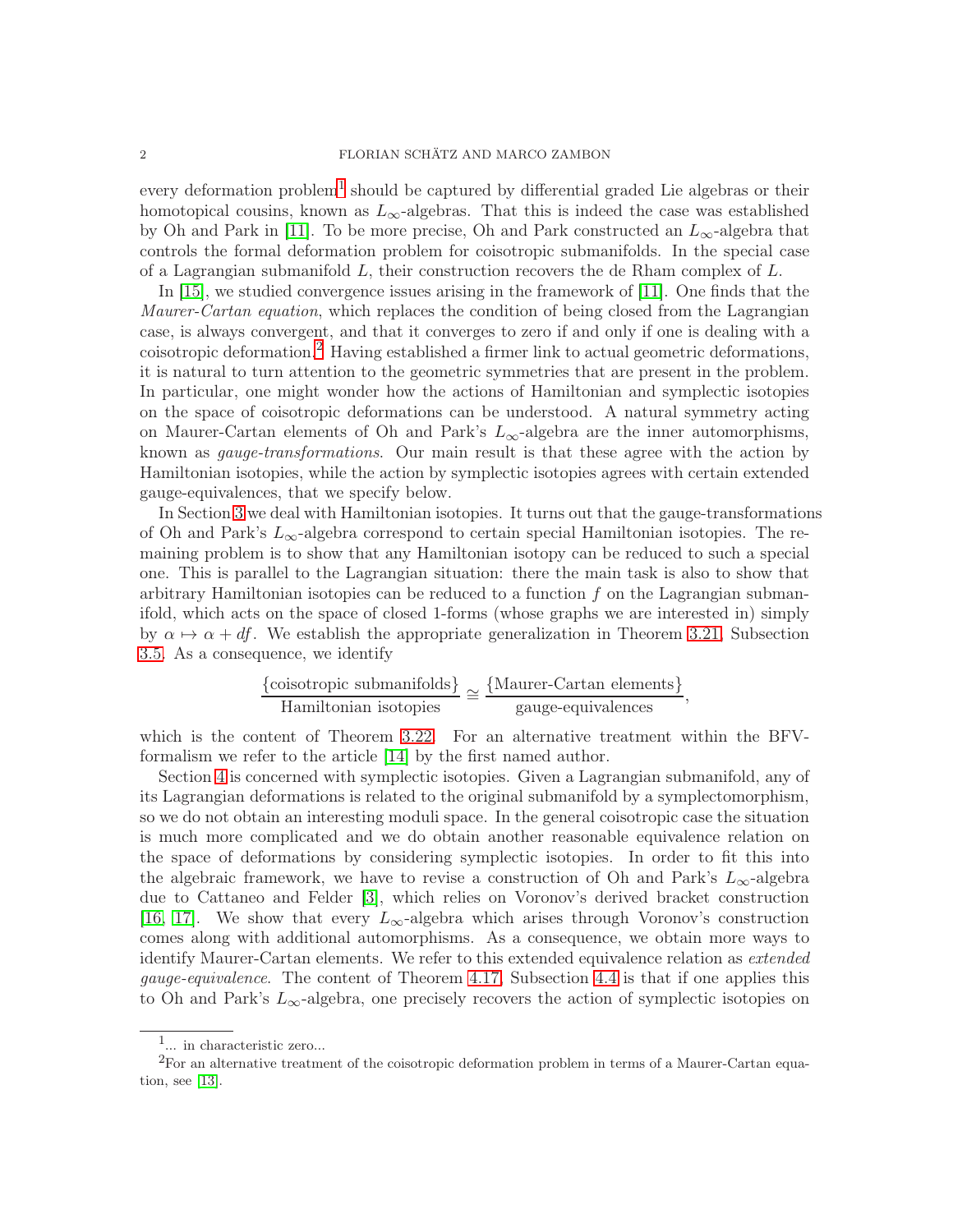## EQUIVALENCES OF COISOTROPIC SUBMANIFOLDS 3

the space of coisotropic deformations. As a consequence, we identify

{coisotropic submanifolds}  $\frac{\text{isotropic submanifolds}}{\text{symplectic isotopies}} \cong \frac{\{\text{Maurer-Cartan elements}\}}{\text{extended gauge-equivalence}},$ 

see Theorem [4.18.](#page-20-1)

In Section [5,](#page-21-0) we consider coisotropic submanifolds which are transversally integrable. This regularity condition allows one to make some of the previous constructions more explicit. In particular, one can give formula for nearby coisotropic deformations which are obtained by an Hamiltonian or symplectic isotopy from the original coisotropic submanifold, see Proposition [5.12.](#page-26-0)

Organization of the paper: In Section [1](#page-2-0) we recall background material on coisotropic submanifolds. In Section [2](#page-4-0) we review the results about deformations of coisotropic submanifolds which are relevant in the subsequent discussion. In particular, we introduce Oh and Park's  $L_{\infty}$ -algebra and review the relation between its Maurer-Cartan elements and the deformation problem. In Section [3](#page-7-0) we discuss Hamiltonian isotopies, while in Section [4](#page-14-0) we deal with symplectic isotopies. In the final Section [5,](#page-21-0) we consider the case of transversally integrable submanifolds.

Comparison with the literature: While we were completing this note, the preprint [\[8\]](#page-28-8) by Lê, Oh, Tortorella and Vitagliano appeared. It considers coisotropic deformations in the very general setting of Jacobi manifolds, which include Poisson and symplectic manifolds as special cases. There is an overlap between the results presented there in [\[8,](#page-28-8) Subsection 4.4] - once specialized to the symplectic case - and one of the main sections of the present note, namely Section 3. In particular, Thm. [3.21](#page-13-0) (i.e. the equivalence of Hamiltonian equivalence and gauge equivalence, under a compactness assumption) corresponds to [\[8,](#page-28-8) Corollary 4.24]. Notice that in the latter the assumption on the compactness of the coisotropic submanifold is omitted.

Acknowledgements: M.Z. thanks Luca Vitagliano and Alberto Martín Zamora for useful conversations. In particular, the proof of Lemma [3.14](#page-11-0) was communicated to us by Luca Vitagliano. Moreover we thank Hông Vân Lê for useful comments on a draft-version of this note.

F.S. was supported by the Center of Excellence Grant "Centre for Quantum Geometry of Moduli Spaces" from the Danish National Research Foundation (DNRF95). M.Z. was partially supported by grants MTM2011-22612 and ICMAT Severo Ochoa SEV-2011-0087 (Spain), and Pesquisador Visitante Especial grant 88881.030367/2013-01 (CAPES/Brazil).

## 1. (Pre-)Symplectic Geometry

<span id="page-2-0"></span>We summarize background information about coisotropic submanifolds and associated structures.

**Remark 1.1.** Throughout this paper,  $(M, \omega)$  will denote a symplectic manifold. Let C be a submanifold of M and  $E \to C$  a vector subbundle of  $TM|_C$ . The symplectic orthogonal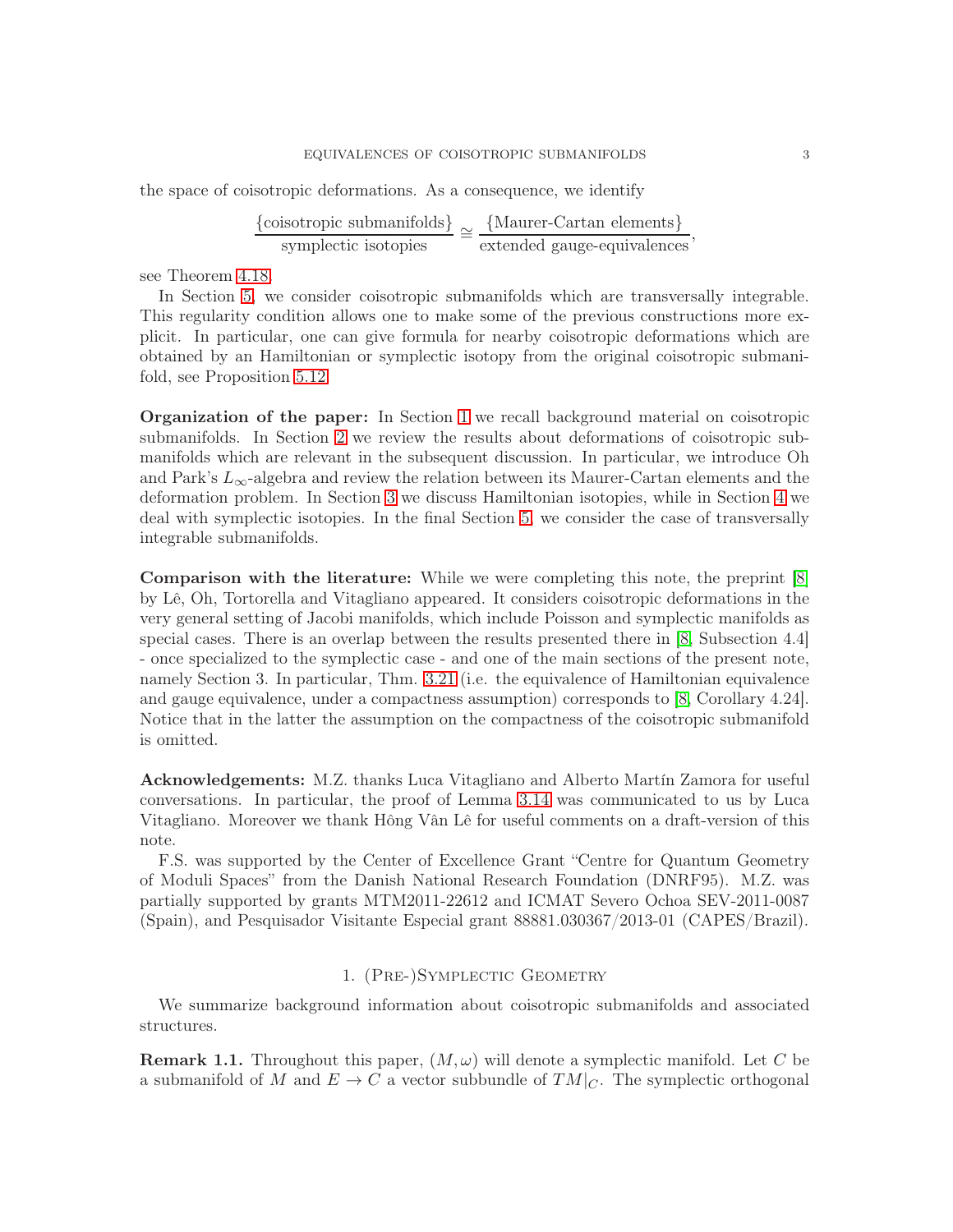$E^{\perp}$  to E is the vector bundle whose fibre over  $x \in C$  is

 $E_x^{\perp} := \{e \in T_x M \text{ such that } \forall v \in E_x \text{ we have } \omega_x(e, v) = 0\}.$ 

Another way to characterize  $E^{\perp}$  is as the pre-image of the annihilator  $E^{\circ}$  of E under the sharp-map

$$
\omega^{\sharp}: TM \to T^*M, \quad v \mapsto \omega(v, -).
$$

**Definition 1.2.** A submanifold C of  $(M, \omega)$  is **coisotropic** if the symplectic orthogonal  $TC^{\perp}$  to TC is contained in TC.

**Remark 1.3.** An alternative way to express the coisotropicity of  $C$  is in terms of the Poisson bivector-field  $\Pi$  associated to  $\omega$ , defined by the requirement that  $\Pi^{\sharp}: T^*M \to$ TM,  $\xi \mapsto \Pi(\xi, -)$  equals  $-(\omega^{\sharp})^{-1}$ . Let  $\mathcal{X}^{\bullet}(M)$  denote the space of multivector-fields on M, i.e. sections of  $\wedge TM$ . There is a natural projection map

$$
P: \chi^{\bullet}(M) \to \Gamma(\wedge (TM|_{C}/TC)),
$$

which is given by restricting multivector-fields to  $C$ , followed by composition with the natural projection  $\wedge TM|_{C} \to \wedge (TM|_{C}/TC)$ . The submanifold C is coisotropic if and only if the Poisson bivector field  $\Pi$  lies in the kernel of  $P$ .

**Definition 1.4.** A two-form  $\eta$  on C that is closed and whose rank is constant is called a pre-symplectic structure.

**Lemma 1.5.** Let C be a coisotropic submanifold of  $(M, \omega)$ . The pull back of  $\omega$  to C along the inclusion  $\iota: C \hookrightarrow M$  is a closed two-form of constant rank  $2 \dim C - \dim M$ . We denote this form by  $\omega_C$ .

# <span id="page-3-0"></span>Remark 1.6.

- (1) Let  $\eta$  be any pre-symplectic structure on C. The closedness of  $\eta$  implies that the kernel of  $\eta^{\sharp}: TC \to T^*C$  is an involutive subbundle of TC. Hence C is carries a foliation, called the characteristic foliation of  $\eta$ .
- (2) We now consider the case of the pre-symplectic structure  $\omega_C$  associated to a coisotropic submanifold C of  $(M, \omega)$ . We always denote the kernel of  $\omega_C$  by  $K(= TC^{\perp})$  and the corresponding characteristic foliation by  $\mathcal F$  in this situation. Moreover, observe that, in this situation, the vector bundle morphism

$$
TM|_{C} \xrightarrow{\omega^{\sharp}} T^{*}M|_{C} \longrightarrow (TC^{\perp})^{*}
$$

is surjective and has kernel  $TC$ . Hence we obtain an isomorphism between the normal bundle  $TM|_C/TC$  and  $K^*$ .

Remark 1.7. We saw that every coisotropic submanifold comes along with a pre-symplectic structure. An important observation is that this can be reversed: *every* pre-symplectic structure can be realized as the pre-symplectic structure associated to a coisotropic submanifold. Moreover, this realization is essentially unique. We start with a pre-symplectic structure  $\eta$ on a manifold C. Let K be the kernel of  $\eta^{\sharp}$  and G a complement to K. The choice of G yields an inclusion  $j: K^* \hookrightarrow T^*C$ . Recall that  $T^*C$  carries a canonical symplectic structure  $\omega_{T^*C}$ . We now combine  $\eta$  and  $\omega_{T^*C}$  into the two-form

$$
\Omega := \pi^* \omega_C + j^* \omega_{T^*C}.
$$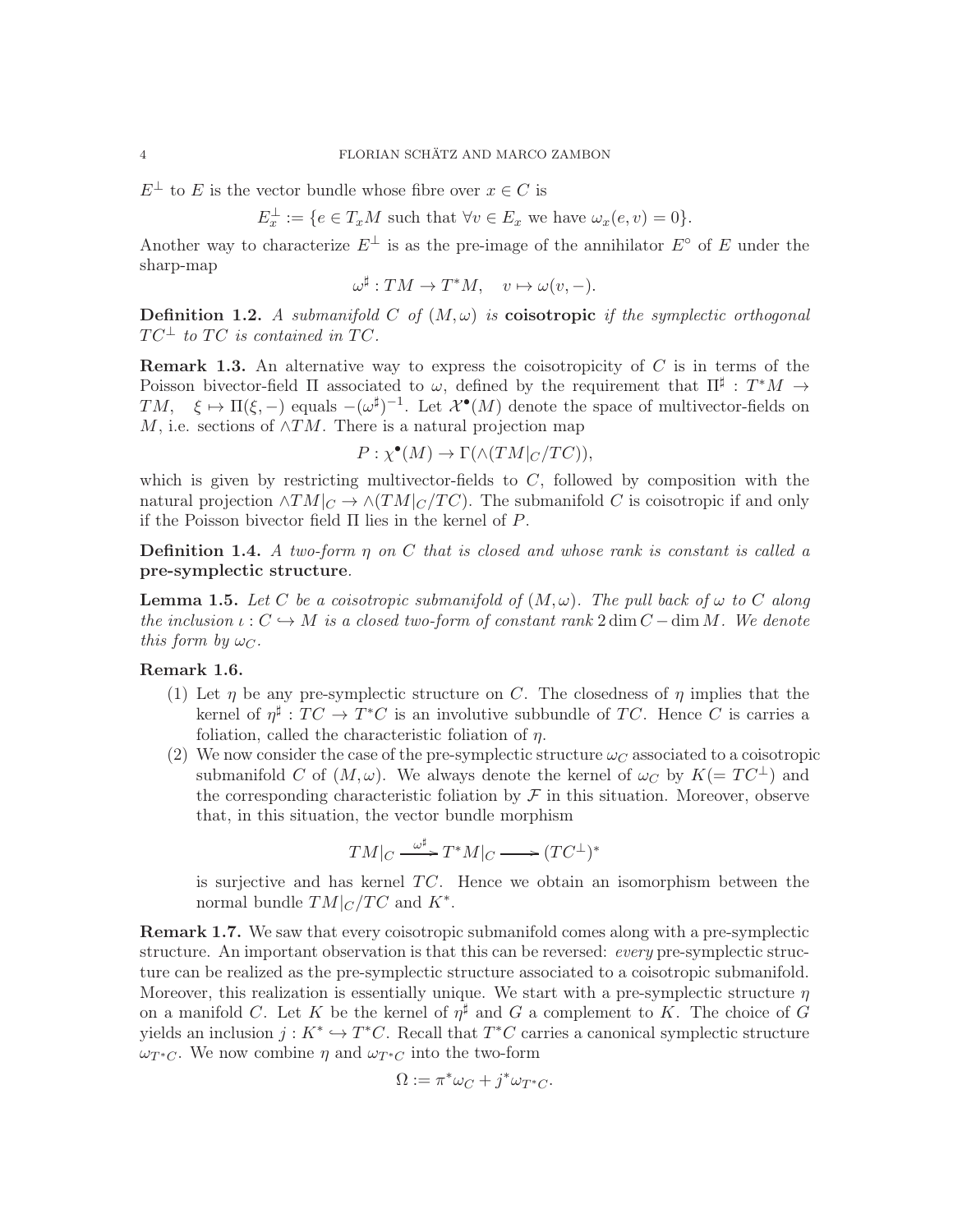on  $K^*$ , where  $\pi$  denotes the projection map  $K^* \to C$ .

The two-form  $\Omega$  restricts to  $\eta$  on C and is symplectic on a tubular neighborhood U of the zero section  $C \subset K^*$ . We refer to  $(U, \Omega)$  as the *local symplectic model* associated to the the pre-symplectic manifold  $(C, \eta)$ .

The local symplectic model depends on the choice of complement  $G$  to  $K$ , but choosing different complements will lead to local symplectic models which are symplectomorphic in neighborhoods of  $C$ , and one can choose a symplectomorphism that restricts to the identity on C. Hence we will speak of the local symplectic model of  $(C, \eta)$ .

The following theorem of Gotay [\[4\]](#page-28-9) asserts that actually *every* symplectic manifold  $(M, \omega)$ into which C embeds as a coisotropic submanifold, such that  $\omega_C = \eta$ , looks like the local symplectic model in a neighborhood of  $C$ :

**Theorem 1.8** (Gotay [\[4\]](#page-28-9)). Let C be a coisotropic submanifold of a symplectic manifold  $(M, \omega)$ . There is a symplectomorphism  $\psi$  between a tubular neighborhood of C inside M and a tubular neighborhood of C inside its local symplectic model  $(U, \Omega)$ . Moreover,  $\psi$  can be chosen such that the restriction of  $\psi$  to C is the identity.

Throughout the rest of the paper we fix a local symplectic model  $(U, \Omega)$  of the coisotropic submanifold C. Since the local symplectic model is a neighborhood of the zero section in a vector bundle  $E \to C$ , it comes equipped with an embedding of the zero section C in U, with coisotropic image, as well as with a surjective submersion  $\pi: U \to C$ . Recall that E is isomorphic to  $K^*$ , the dual to the kernel of the pre-symplectic structure  $\omega_C$ . To avoid unnecessary confusion about signs, we also assume that  $U$  was chosen invariant with respect to fibrewise multiplication by  $-1$ .

Summarizing, the setting we assume in the rest of the paper is:

 $(M, \omega)$  is a symplectic manifold, C is a coisotropic submanifolds with induced presymplectic form  $\omega_C$ ,  $(U, \Omega)$  is the local symplectic model, where U is a neighborhood of the zero section in a vector bundle  $E \to C$ .

# 2. Deformations of coisotropic submanifolds

<span id="page-4-0"></span>We set up the problem of deforming a given coisotropic submanifold and discuss some relevant results, setting the stage for the subsequent development. In particular, the precise relationship between the deformation problem and the  $L_{\infty}[1]$ -algebra of Oh and Park [\[11,](#page-28-3) [15\]](#page-28-4) is recalled.

<span id="page-4-1"></span>2.1. The deformation problem. It is natural to wonder how the "space of coisotropic submanifolds close to  $C$ " looks like, i.e. we ask

Which deformations of C are coisotropic submanifolds of  $(U, \Omega)$ ?

<span id="page-4-2"></span>**Definition 2.1.** The space of **coisotropic sections** of  $U$  is

 $Def_U(C) := \{ s \in \Gamma(U) : \text{the graph of } s \text{ is coisotropic inside } (U, \Omega) \}.$ 

We now translate the above question into:

How can one describe the set  $\mathrm{Def}_U(C)?$ 

Theorem [2.9](#page-7-1) in Subsection [2.3](#page-6-0) provides an answer to this question.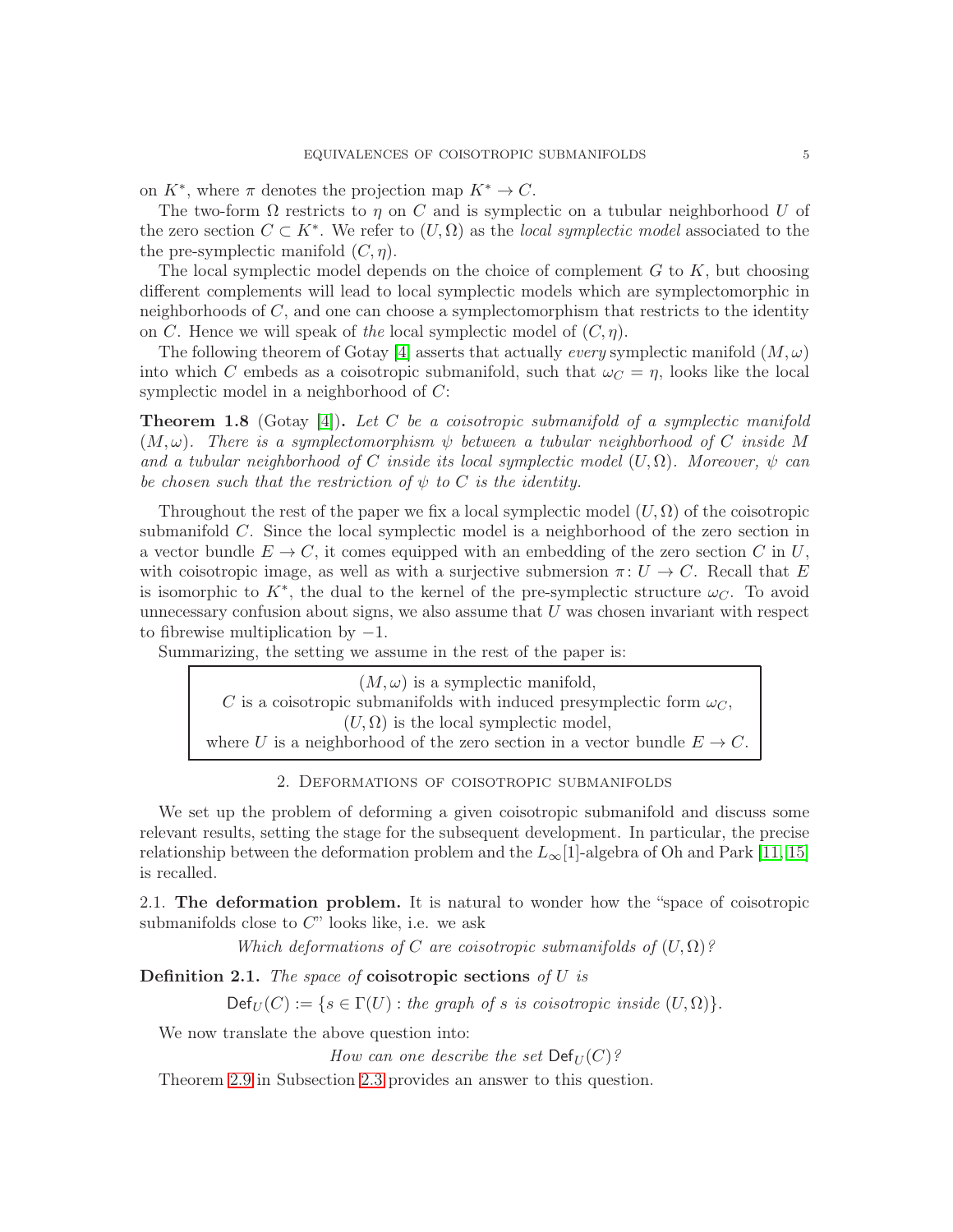<span id="page-5-3"></span>2.2. Infinitesimal deformations. We discuss the infinitesimal version of the space  $\textsf{Def}_{U}(C)$ , which turns out to be closely related to the foliated de Rham complex.

<span id="page-5-0"></span>**Remark 2.2.** Recall from Section [1](#page-2-0) that the kernel K of the pre-symplectic structure  $\omega_C$ on C is involutive, and the associated foliation  $\mathcal F$  of C is called the characteristic foliation. One has the following foliated version of the de Rham complex:

$$
\Omega_{\mathfrak{F}}(C) := \Gamma(\wedge K^*),
$$
  
\n
$$
(d_{\mathfrak{F}}\omega)(s_0, \ldots, s_k) := \sum_{i=0}^k (-1)^i s_i(\omega(s_0, \ldots, s_{i-1}, \widehat{s}_i, s_{i+1}, \ldots s_k)
$$
  
\n
$$
+ \sum_{i < j} (-1)^{i+j} \omega([s_i, s_j], s_1, \ldots, \widehat{s}_i, \ldots, \widehat{s}_j, \ldots s_k).
$$

In Remark [1.6,](#page-3-0) we obtained a vector bundle isomorphism

$$
E = TM|_{C}/TC \rightarrow K^{*},
$$

by restricting  $\omega^{\sharp}$ . This yields an isomorphism  $\Gamma(\wedge E) \cong \Gamma(\wedge K^*) = \Omega_{\mathcal{F}}(C)$ . The foliated de Rham operator  $d_{\mathfrak{F}}$  then corresponds to the operator

$$
\xi \mapsto P([\Pi, \xi]),
$$

where  $\xi \in \Gamma(\wedge E)$  is interpreted as a vertical multivector-field that is constant along the fibres of E, and  $[\cdot, \cdot]$  is the Schouten-Nijenhuis bracket, see [\[15,](#page-28-4) Proof of Prop 3.5] for more details.

<span id="page-5-1"></span>**Remark 2.3.** We will show that the formal tangent space to  $\text{Def}_U(C)$  can be identified with the space of  $d_{\mathcal{F}}$ -closed foliated one-forms on C. To this end, we rewrite the condition for a section s of U to be coisotropic in a more algebraic way. First, every section  $s \in \Gamma(U)$ yields a diffeomorphism

$$
\psi_{-s}: E \to E, \quad (x, e) \mapsto (x, e - s_x),
$$

which maps graph(s) of to the zero section  $C \subset E$ .

The graph of s is coisotropic with respect to  $\Omega$  if and only if the zero section is coisotropic with respect to  $(\psi_{-s})_*\Pi$ , where  $\Pi$  denotes the Poisson bivector-field corresponding to  $\Omega$ . As discussed in Section [1,](#page-2-0) the latter statement can be expressed by saying that  $(\psi_{-s})_*\Pi$  lies in the kernel of the projection map

(1) 
$$
P: \mathcal{X}^{\bullet}(E) \to \Gamma(\wedge E),
$$

given by restriction to C, composed with the projection  $\wedge TE|_C \to \wedge E$ .

Hence, if we define  $\mu$  to be the map

<span id="page-5-2"></span>
$$
\mu : \Gamma(U) \to \Gamma(\wedge^2 E), \quad s \mapsto P((\psi_{-s})_* \Pi),
$$

a section s will be coisotropic if and only if it is mapped to zero under  $\mu$ .

The map  $\mu$  seems non-local since it involves the symplectic form away from C. However, the symplectic structure  $\Omega_C$  of the local symplectic model  $(U, \Omega)$  is determined by  $\omega_C$ . We will return to this point in Subsection [2.3,](#page-6-0) where we see that the equation  $\mu(-s) = 0$  can in fact be recovered as the Maurer-Cartan equation of an  $L_{\infty}$ -algebra whose structure maps are multi-differential operators on C.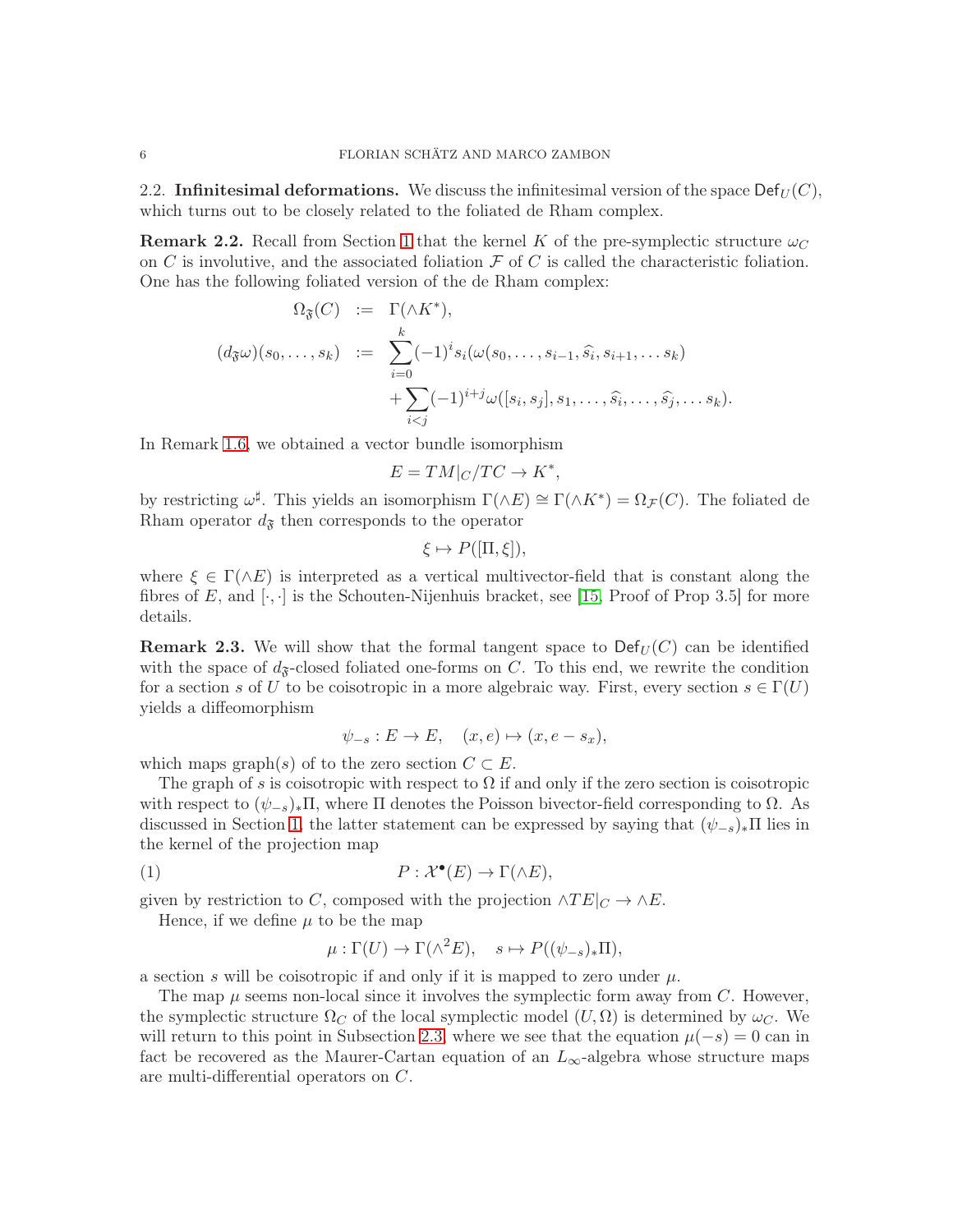<span id="page-6-1"></span>**Proposition 2.4.** Let  $s_t$  be a smooth one-parameter family of sections of U which starts at the zero section  $s_0 = 0$ . Then

$$
\frac{\partial}{\partial t}|_{t=0}\mu(s_t) = -d_{\mathfrak{F}}(\frac{\partial}{\partial t}|_{t=0}s_t)
$$

under the identification  $E \cong K^*$ .

*Proof.* Consider the one-parameter family of diffeomorphisms  $\psi_{-s_t}: E \to E$ . The corresponding time-dependent vector field is  $Y_t := -\frac{\partial}{\partial t} s_t$ , a vertical vector field which is constant on each fiber of E. Using this and the definition of  $\mu$ , we see that  $\frac{\partial}{\partial t}|_{t=0}\mu(s_t)$  equals the image under the projection  $P: \chi^{\bullet}(E) \to \Gamma(\wedge E)$  of  $\mathcal{L}_{\frac{\partial}{\partial t}|_{t=0} s_t} \Pi = -[\Pi, \frac{\partial}{\partial t}|_{t=0} s_t].$  By Remark [2.2](#page-5-0) this is exactly the formula for the image of  $\frac{\partial}{\partial t}|_{t=0} s_t$  under  $d_{\mathfrak{F}}$ , if we apply the identification  $E \cong K^*$ . .  $\Box$ 

Corollary 2.5. Let  $s_t$  be a smooth one-parameter family of coisotropic sections of E with  $s_0 = 0$ . Then  $\frac{\partial}{\partial t}|_{t=0} s_t$  is closed with respect to  $d_{\mathfrak{F}}$ .

*Proof.* We have  $\mu(s_t) = 0$  for all t by Remark [2.3,](#page-5-1) hence the statement follows from Propo-sition [2.4.](#page-6-1)

<span id="page-6-4"></span>**Remark 2.6.** The proof of the corollary shows that the space of closed elements of  $\Omega_{\mathcal{F}}^1(C)$ is the formal tangent space to  $\mathrm{Def}_U(C)$  at C, where the formal tangent space is defined as the space of solutions to the linearized equation. We point out that it is known that not all cohomology classes of  $H^1_{\mathcal{F}}(C)$  can be realized through one-parameter families of deformations, see [\[18,](#page-29-0) [11\]](#page-28-3).

<span id="page-6-0"></span>2.[3](#page-6-2). Oh and Park's  $L_{\infty}[1]$ -algebra. We recall the  $L_{\infty}[1]$ -algebra associated to C [\[11,](#page-28-3) [3\]](#page-28-6).<sup>3</sup>

**Definition 2.7.** An  $L_{\infty}[1]$ -algebra is a Z-graded vector space W, equipped with a collection of graded symmetric brackets  $(\lambda_k: W^{\otimes k} \longrightarrow W)_{k>1}$  of degree 1 which satisfy a collection of quadratic relations [\[6\]](#page-28-10), called higher Jacobi identities.

The Maurer-Cartan series of a degree zero element  $\beta \in W$  is the infinite sum

$$
\mathsf{MC}(\beta) := \sum_{k \geq 1} \frac{1}{k!} \lambda_k(\beta^{\otimes k}).
$$

We say that  $\beta$  is a Maurer-Cartan element if its Maurer-Cartan series converges to zero<sup>[4](#page-6-3)</sup>. We denote the set of all Maurer-Cartan elements of  $W$  by  $MC(W)$ .

**Remark 2.8.** In order to describe the  $L_{\infty}[1]$ -algebra associated to the coisotropic submanifold C of  $(U, \Omega)$  as explicitly as possible, we consider the Poisson structure  $\Pi$  associated to  $\Omega$ . As explained in Section [1,](#page-2-0) the coisotropicity of C is equivalent to  $P(\Pi) = 0$ , where

$$
P: \chi^{\bullet}(E) \to \Gamma(\wedge E)
$$

is as in Equation [\(1\)](#page-5-2).

<span id="page-6-2"></span> $3$ The reader is referred to [\[8,](#page-28-8) Appendix D] for a proof that the construction from [\[11\]](#page-28-3) coincides with the one from [\[3\]](#page-28-6), specialized to the symplectic case.

<span id="page-6-3"></span><sup>&</sup>lt;sup>4</sup>...with respect to a suitable topology. For the specific examples of  $L_{\infty}[1]$ -algebras with which we will be concerned later on, we will make this precise.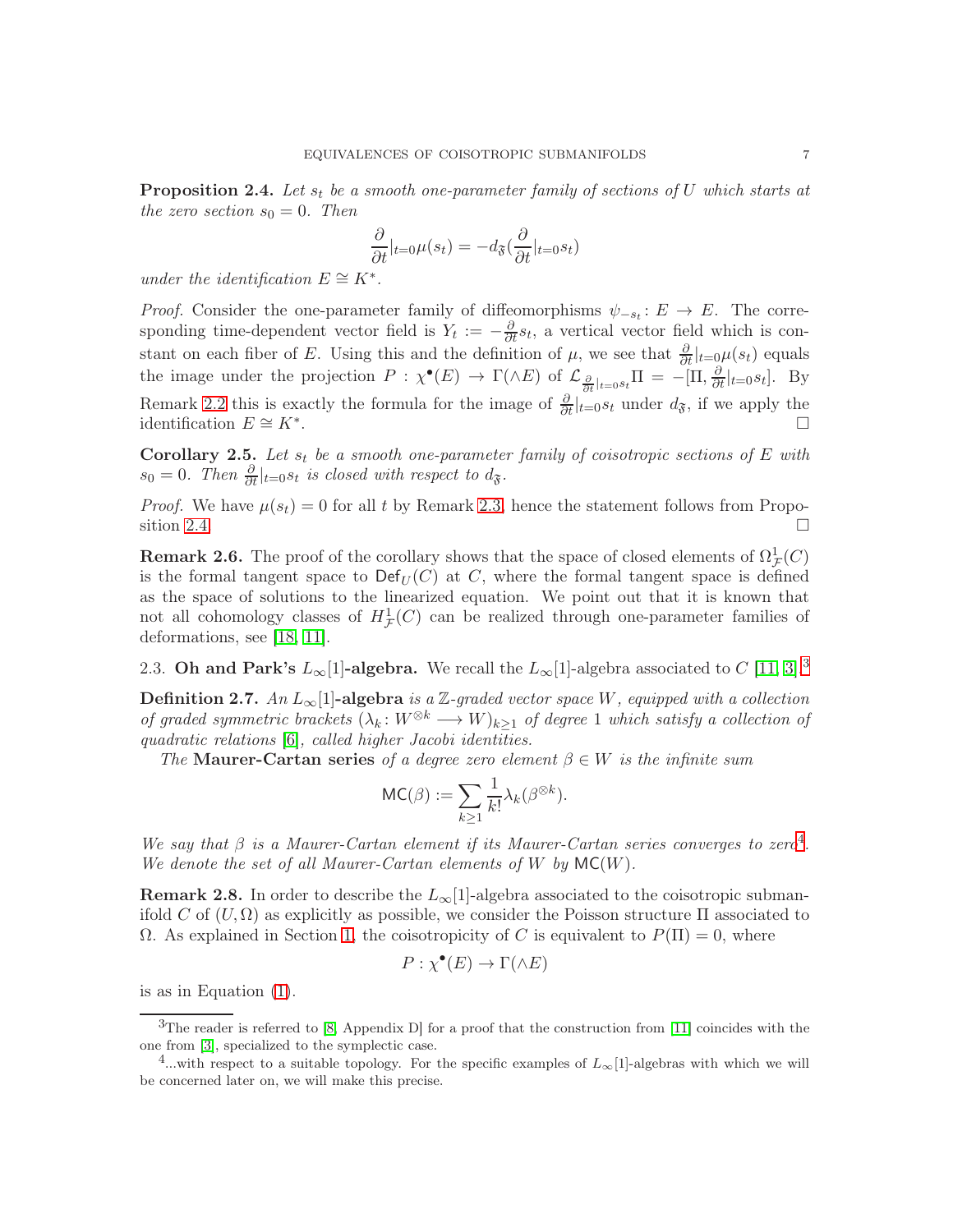As shown in [\[11\]](#page-28-3) and [\[3\]](#page-28-6), the space  $\Gamma(\wedge E)[1]$  is equipped with a canonical  $L_{\infty}[1]$ -algebra structure. We denote the structure maps of this  $L_{\infty}[1]$ -algebra by

<span id="page-7-4"></span>
$$
\lambda_k \colon \Gamma(\wedge E)[1]^{\otimes k} \to \Gamma(\wedge E)[1].
$$

The evaluation of  $\lambda_k$  on  $s \otimes \cdots \otimes s$  for  $s \in \Gamma(E)$  yields

(2) 
$$
\lambda_k(s,\ldots,s) := P\big([[\ldots[\Pi,s],s]\ldots],s]\big),
$$

where s is interpreted as a fibrewise constant vertical vector-field on  $E$ . Hence the Maurer-Cartan series of s reads  $MC(s) = P(e^{[\cdot,s]}\Pi)$ .

The following result, which is – partly in an implicit manner – contained in [\[11\]](#page-28-3), is essentially [\[15,](#page-28-4) Thm. 2.8]. It relies on the fact that the Poisson bivector field associated to  $\Omega$  is analytic in the fibre direction<sup>[5](#page-7-2)</sup>, which is true thanks to [\[15,](#page-28-4) Cor. 2.7].

<span id="page-7-1"></span>**Theorem 2.9.** Consider the  $L_{\infty}[1]$ -algebra  $\Gamma(\wedge E)[1]$  associated to the coisotropic submanifold C. For any  $s \in \Gamma(E)$  such that graph(s) is contained in  $(U, \Omega)$ , the Maurer-Cartan series  $MC(-s)$  is convergent. Furthermore, for any such s the following two statements are equivalent:

- (1) graph(s) is a coisotropic submanifold of  $(U, \Omega)$ .
- (2) The Maurer-Cartan series  $MC(-s)$  converges to zero in the sense of pointwise convergence.

<span id="page-7-3"></span>**Remark 2.10.** In other words, if we restrict attention to those sections whose graphs lie inside U, the map  $s \mapsto -s$  restricts to a bijection between the set of coisotropic sections

 $Def_U(C) := \{ s \in \Gamma(U) : \text{the graph of } s \text{ is coisotropic inside } (U, \Omega) \}$ 

from Subsection [2.1,](#page-4-1) and

 $MC_U(\Gamma(\wedge E)[1]) := \{$  Maurer-Cartan elements of  $\Gamma(\wedge E)[1]$  whose graphs lie in U}.

Notice that the first structure map  $\lambda_1$  of the  $L_\infty[1]$ -algebra  $\Gamma(\wedge E)[1]$  coincides with the foliated de Rham differential  $d_{\mathfrak{F}}$  under the isomorphism  $\Gamma(\wedge E) \cong \Omega_{\mathcal{F}}(C)$ . We could – a posteriori – use this fact to recover the infinitesimal description of  $\textsf{Def}_U(C)$  which we obtained in Subsection [2.2.](#page-5-3)

## 3. Hamiltonian diffeomorphisms

<span id="page-7-0"></span>In this section we investigate the action of Hamiltonian diffeomorphisms on the space of coisotropic submanifolds. More precisely, we provide a description of the induced equivalence relation on the space of coisotropic sections. As the main result, we show that for compact coisotropic submanifolds this equivalence relation coincides with the gaugeequivalence in Oh and Park's  $L_{\infty}[1]$ -algebra. This result was obtained independently by Lê, Oh, Tortorella and Vitagliano in [\[8,](#page-28-8) Corollary 4.24].

<span id="page-7-2"></span><sup>&</sup>lt;sup>5</sup>In [\[15\]](#page-28-4), such bivector-fields are called fibrewise entire.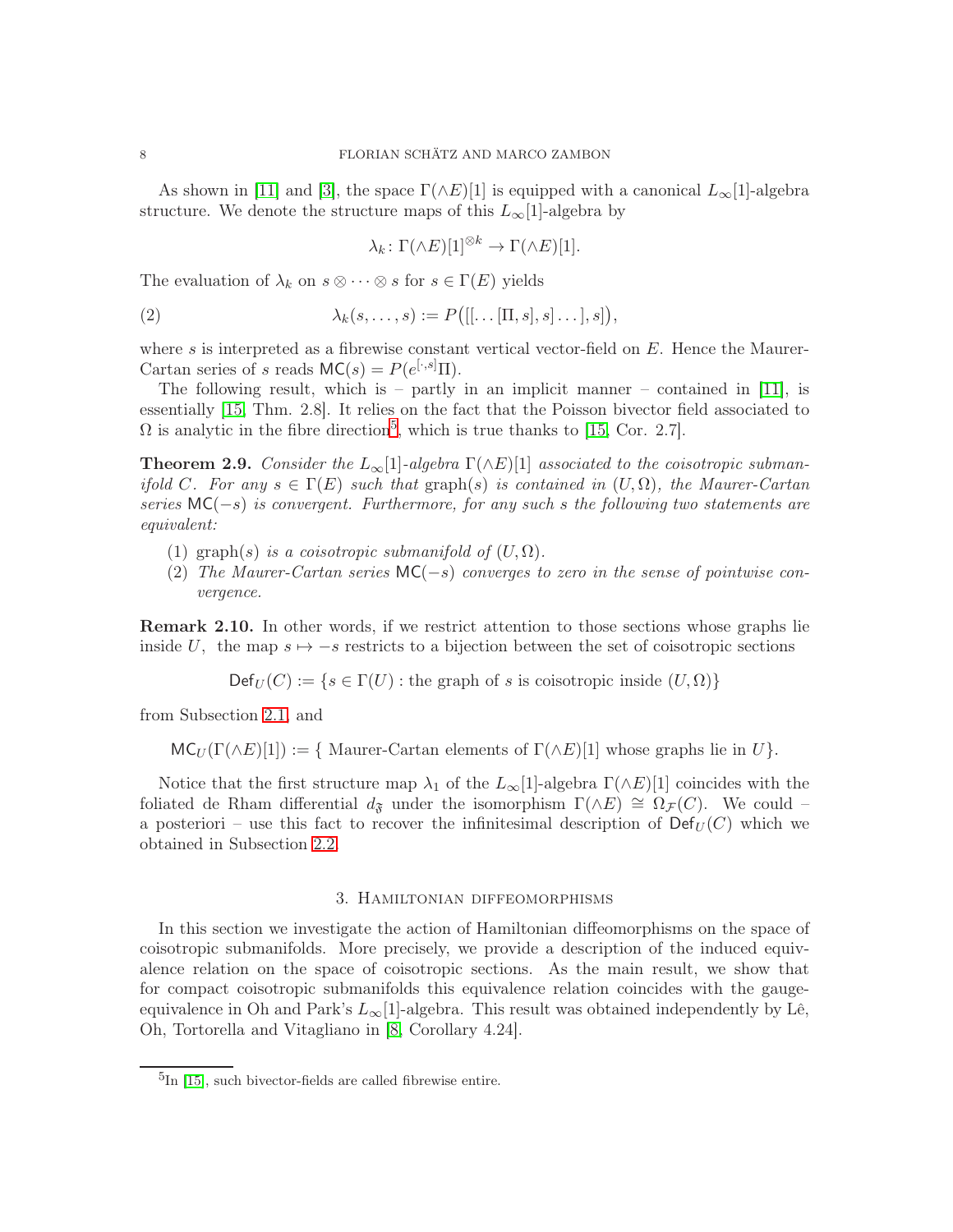3.1. The deformation problem. Recall that by Definition [2.1](#page-4-2) a section s of  $\pi$  is called coisotropic if graph(s) is a coisotropic submanifold of  $(U, \Omega)$ , and that we denote the set of all such sections by  $\mathsf{Def}_U(C)$ .

<span id="page-8-1"></span>**Definition 3.1.** Two coisotropic sections  $s_0$  and  $s_1$  are called **Hamiltonian equivalent** if there is a family of coisotropic sections  $s_t$ , agreeing with the given ones at  $t = 0$  and  $t = 1$ , and an isotopy of Hamiltonian diffeomorphisms  $\phi_t$  such that  $\phi_t$  maps the graph of s<sub>0</sub> to the graph of  $s_t$  for all  $t \in [0,1]$ .

**Remark 3.2.** To be more precise, we assume that we are given a locally defined Hamiltonian isotopy, i.e. a family of diffeomorphisms between open subsets of  $U$ , generated by a family of locally defined Hamiltonian vector fields, which maps graph $(s_0)$  onto graph $(s_t)$ .

It is straight-forward to check that Hamiltonian equivalence actually defines an equivalence relations on the set Def<sub>E</sub>(C), which we denote by  $\sim$ <sub>Ham</sub>. It is natural to wonder about the equivalence classes, so we define:

**Definition 3.3.** The Hamiltonian moduli space of coisotropic sections is the set

$$
\mathcal{M}_U^{\text{Ham}}(C) := \text{Def}_U(C) / \sim_{\text{Ham}}.
$$

We ask:

How can one describe the set  $\mathcal{M}_U^{\mathsf{Ham}}(C)$ ?

Theorem [3.22](#page-14-1) of Subsection [3.5](#page-12-0) provides an answer in terms of the  $L_{\infty}[1]$ -algebra of Oh and Park.

<span id="page-8-2"></span>3.2. Infinitesimal moduli. We discuss the infinitesimal version of  $\mathcal{M}_U^{\text{Ham}}(C)$ . In particular, we argue that the formal tangent space to  $\mathcal{M}_U^{\text{Ham}}(C)$  at the equivalence class of the zero-section C is given by the first foliated cohomology  $H^1_{\mathfrak{F}}(C)$ , with  $\mathfrak{F}$  the characteristic foliation of the pre-symplectic structure on  $C$ . The results of this subsection can be recovered – via specialization to the symplectic case – from the results obtained by Lê and Oh, [\[7,](#page-28-11) Subsection 6.3], who studied deformations of coisotropic submanifolds in locally conformal symplectic manifolds.

**Remark 3.4.** Let  $(s_t)_{t\in[0,1]}$  be a family of coisotropic sections that starts at the zero-section. In Subsection [2.2](#page-5-3) we saw that  $\frac{\partial s_t}{\partial t}|_{t=0} \in \Gamma(E)$  lies in the kernel of the complex  $(\Gamma(\wedge E), P([\Pi, -]))$  and that the latter is isomorphic to the foliated de Rham complex  $(\Omega_{\mathfrak{F}}(C), d_{\mathfrak{F}}).$ 

<span id="page-8-0"></span>**Proposition 3.5.** Suppose that  $(s_t)_{t\in[0,1]}$  is a family of coisotropic sections that starts at the zero-section and is trivial under Hamiltonian equivalence, i.e. there is an Hamiltonian isotopy  $\phi_t$  such that the graph of  $s_t$  coincides with the image of the zero section under  $\phi_t$ . Then the cohomology class of  $\frac{\partial s_t}{\partial t}|_{t=0}$  in  $H^1_{\mathfrak{F}}(C)$  is trivial.

*Proof.* Suppose that  $\phi_t$  is generated by the family of Hamiltonian vector fields  $X_{H_t}$ . We can write  $\frac{\partial s_t}{\partial t}|_{t=0}$  as  $P(X_{H_0}) = P([\Pi, H_0])$  (see Lemma [3.13](#page-10-0) later on). We observe that the latter expression equals  $P([\Pi, H_0|_C])$ , because  $\Pi^{\sharp}|_C$  maps the co-normal bundle to the tangent bundle  $TC$ , whose sections lie in the kernel of  $P$ . As a consequence, the cohomology class of  $\frac{\partial s_t}{\partial t}|_{t=0}$  equals the cohomology class of  $P([\Pi, H_0|_C])$ , which is trivial. Now apply the isomorphism between  $\Gamma(\wedge E)$  and the foliated de Rham complex from Remark [2.3.](#page-5-1)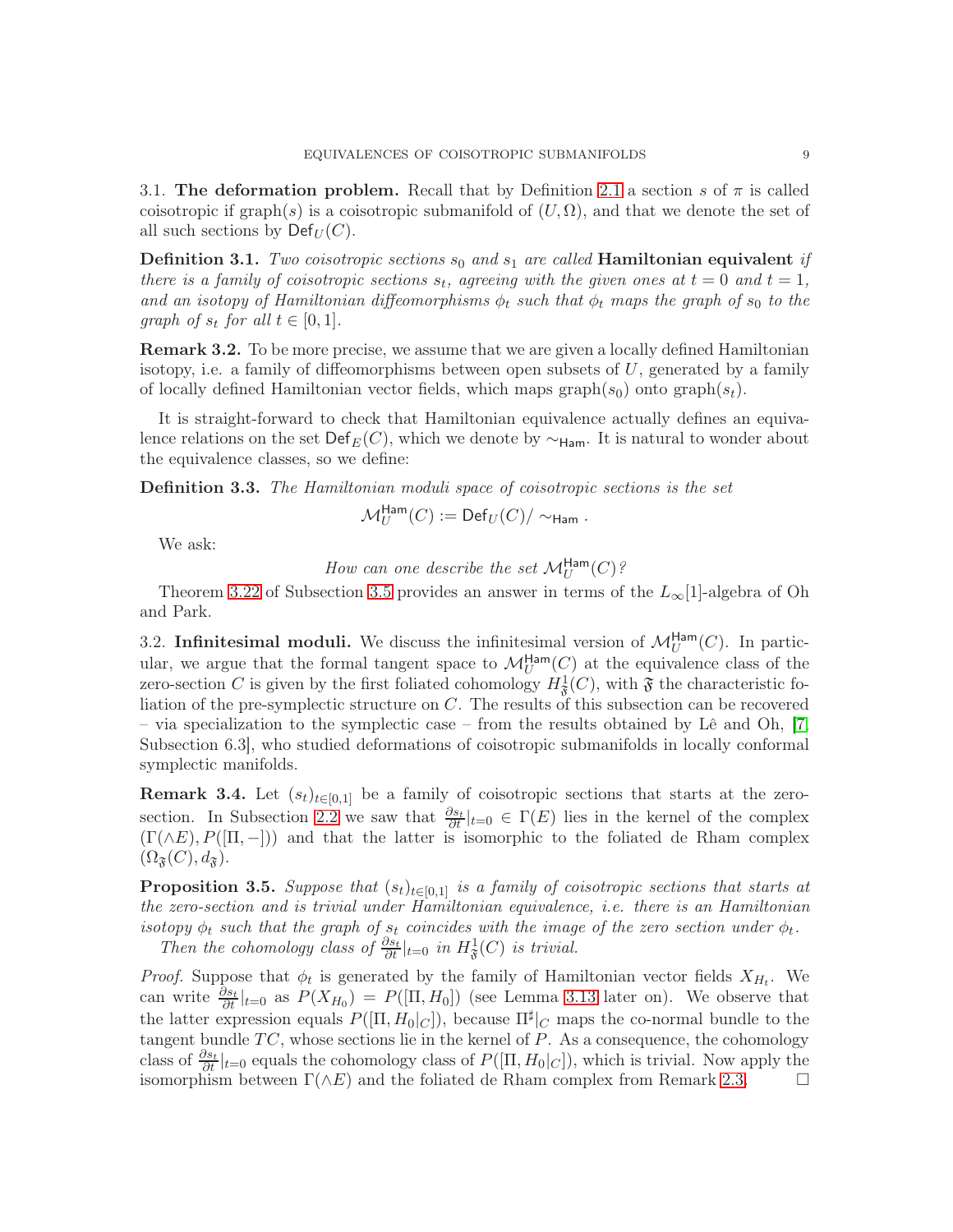<span id="page-9-2"></span>**Remark 3.6.** For every  $f \in C^{\infty}(C)$ , let  $\phi_t$  be the flow of the Hamiltonian vector field  $X_{\pi^*f}$ , and  $(s_t)_{t\in[0,\epsilon)}$  the family of coisotropic sections determined by graph $(s_t) = \phi_t(C)$ . Then the proof of Proposition [3.5](#page-8-0) shows that  $\frac{\partial s_t}{\partial t}|_{t=0}$  corresponds to  $d_{\mathfrak{F}}f$  under the isomorphism  $\Gamma(E) \cong \Omega_{\mathfrak{F}}^1(C)$ . Hence we can refine Proposition [3.5](#page-8-0) as follows: the formal tangent space of the set of coisotropic sections which are trivial under Hamiltonian equivalence is precisely  $\Omega^1_{\mathfrak{F},\text{exact}}(C).$ 

This and Remark [2.6](#page-6-4) imply that the formal tangent space at zero to  $\mathcal{M}_U^{\text{Ham}}(C)$  is  $H^1_{\mathfrak{F}}(C)$ . In the special case of C Lagrangian, this reduces to the first deRham cohomology  $H^1(C)$  of C, as expected.

### <span id="page-9-3"></span>3.3. Gauge-equivalence.

**Remark 3.7.** Ignoring convergence issues, every  $L_{\infty}[1]$ -algebra W comes along with its group of inner automorphisms, called the gauge-group, which acts on  $W_0$ , the elements of degree 0. It is generated by elements  $\gamma$  of degree  $-1$ . The vector field on W corresponding to  $\gamma$  reads

$$
\lambda_1(\gamma) + \lambda_2(\gamma,\beta) + \frac{1}{2!}\lambda_3(\gamma,\beta,\beta) + \frac{1}{3!}\lambda_4(\gamma,\beta,\beta,\beta) + \cdots
$$

at the point  $\beta \in W_0$ . This action preserves the set of Maurer-Cartan elements of W and induces a canonical equivalence relations there:

<span id="page-9-0"></span>**Definition 3.8.** Two Maurer-Cartan elements  $\beta_0$  and  $\beta_1$  of an  $L_\infty[1]$ -algebra W are **gauge**equivalent if there is a one-parameter family  $\gamma_t$  of degree  $-1$  elements of W and a oneparameter family  $\beta_t$  of degree zero elements of W, agreeing with the given ones at  $t = 0$  and  $t = 1$ , such that

$$
\frac{\partial}{\partial t}\beta_t = \lambda_1(\gamma_t) + \lambda_2(\gamma_t, \beta_t) + \frac{1}{2!}\lambda_3(\gamma_t, \beta_t, \beta_t) + \frac{1}{3!}\lambda_4(\gamma_t, \beta_t, \beta_t, \beta_t) + \dots
$$

We presuppose that W is equipped with a suitable topology and that the right-hand side of the above equation converges.

We apply this to the  $L_{\infty}[1]$ -algebra structure on  $\Gamma(\wedge E)[1]$  from Subsection [2.3.](#page-6-0) We are interested in  $MC_U(\Gamma(\wedge E)[1])$ , the Maurer-Cartan elements of  $\Gamma(\wedge E)[1]$  whose graphs lie in U (see Remark [2.10\)](#page-7-3). We define an equivalence relation on  $MC_U(\Gamma(\wedge E)[1])$  as in Def. [3.8,](#page-9-0) but additionally requiring that the one-parameter family of degree zero elements  $\beta_t$  consists of sections of U (rather than E). We use the bijection  $\mathsf{Def}_U(C) \cong \mathsf{MC}_U(\Gamma(\wedge E)[1]), s \mapsto -s$ described in Remark [2.10](#page-7-3) to transport the above equivalence relation to  $\mathsf{Def}_U(C)$ :

<span id="page-9-1"></span>Definition 3.9. Two coisotropic sections  $s_0$  and  $s_1$  are called gauge equivalent,  $s_0 \sim_{\text{gauge}}$ s<sub>1</sub>, if  $-s_0$  and  $-s_1$  are equivalent elements (in the sense above) of  $MC_U(\Gamma(\wedge E)[1])$ .

**Remark 3.10.** We make the equivalence relation  $\sim_{\text{gauge}}$  more explicit. Two elements s<sub>0</sub> and  $s_1$  in  $\text{Def}_U(C)$  are declared gauge-equivalent if there is a smooth one-parameter family  $s_t$  in  $\Gamma(U)$ , coinciding with  $s_0$  and  $s_1$  at the endpoints, such that

$$
\frac{\partial}{\partial t}(-s_t) = P([\Pi, \pi^* f_t]) + P([[ \Pi, \pi^* f_t], -s_t]) + \frac{1}{2!} P([[ \Pi, \pi^* f_t], -s_t], -s_t]) + \cdots \n= P(e^{[\cdot, -s_t]} X_{\pi^* f_t}).
$$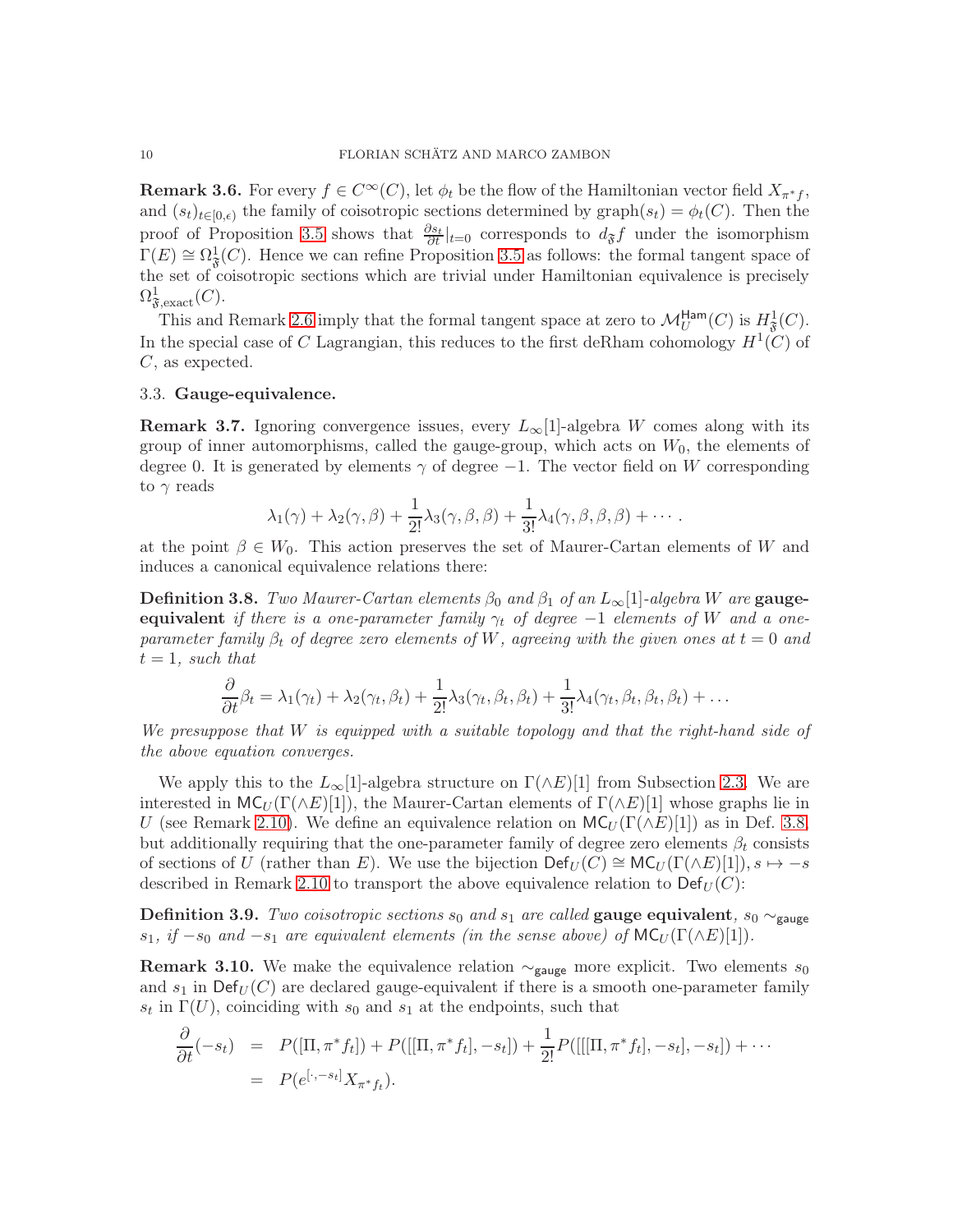Here  $-s_t$  is interpreted as a family of fibrewise constant vertical vector field and  $f_t$  is a one-parameter family of smooth functions on  $C$ . Observe that the latter can be seen as a one-parameter family of degree −1 elements of the  $L_{\infty}[1]$ -algebra  $\Gamma(\wedge E)[1]$ . To rewrite the condition in more geometric terms, recall that for  $s \in \Gamma(E)$ ,  $\psi_s$  is the diffeomorphism of E that consists of fibrewise addition with s. Moreover, let  $p_s^{\rm v}$  be the projection of  $TE|_{\text{graph}(s)}$ onto the vertical part of TE along  $T$ graph $(s)$ .

We now compute

$$
P(e^{[\cdot, -s_t]}X_{\pi^*f_t}) = P((\psi_{-s_t})_*X_{\pi^*f_t}) = p_0^{\mathbf{v}}((\psi_{-s_t})_*(X_{\pi^*f_t}|_{\text{graph}(s_t)}))
$$
  
=  $(\psi_{-s_t})_*(p_{s_t}^{\mathbf{v}}(X_{\pi^*f_t}|_{\text{graph}(s_t)})) = p_{s_t}^{\mathbf{v}}(X_{\pi^*f_t}|_{\text{graph}(s_t)}).$ 

We use [\[15,](#page-28-4) Prop. 1.15] in the first equality<sup>[6](#page-10-1)</sup>, which applies since the vector field  $X_{\pi^*f_t}$  is fiberwise entire in the terminology of [\[15\]](#page-28-4). In the last equality we used the fact that  $\psi_{-s_t}$ maps graph $(s_t)$  to the zero section C and preserves the fibers of the projection  $\pi: U \to C$ .

After reversing the signs in front of  $f_t$ , this shows:

<span id="page-10-2"></span>**Proposition 3.11.** Elements  $s_0$  and  $s_1$  of  $Def_U(C)$  are gauge equivalent if and only if there is a one-parameter family  $s_t \in \Gamma(U)$ , agreeing with  $s_0$  and  $s_1$  at the endpoints, and a one-parameter family  $f_t \in \mathcal{C}^{\infty}(C)$  such that

(3) 
$$
\frac{\partial}{\partial t} s_t = \mathbf{p}_{s_t}^{\mathbf{v}}(X_{\pi^*f_t}|_{\text{graph}(s_t)})
$$

holds for all  $t \in [0,1]$ .

3.4. Technical Lemmata. We establish some technical lemmata that we use subsequently to relate various notions of equivalence between coisotropic sections.

**Remark 3.12.** Throughout this subsection, A denotes a vector bundle over a smooth manifold M. Given a section s of A, we have a splitting  $T_yA = V_y \oplus T_y$ graph $(s)$  of the tangent space to A at y, where  $V := \ker(d\pi)$  is the vertical bundle. We will denote by  $p_s^v$ the projection  $T_yA \to V_y$  with kernel  $T_y$ graph(s). It is defined for all  $y \in \text{graph}(s)$ .

<span id="page-10-0"></span>**Lemma 3.13.** Let  $X_t$  be a one-parameter family of vector fields on A, and  $\phi_t$  its flow. Moreover, let  $s_t$  be a one-parameter family of sections of A such that

$$
graph(s_t) = \phi_t(\text{graph}(s_0))
$$

holds for all  $t \in [0,1]$ .

Then  $s_t$  satisfies the equation

$$
\frac{\partial}{\partial t} s_t = \mathbf{p}_{s_t}^{\mathbf{v}} X_t, \quad \forall t \in [0, 1],
$$

which we see as an equality of sections of  $V|_{\text{graph}(s_t)}$ .

*Proof.* If we define  $\psi_t$  to be the isotopy of M given by  $\pi \circ \phi_t \circ s_0$ , we have

$$
s_t = \phi_t \circ s_0 \circ (\psi_t)^{-1} : M \to A.
$$

<span id="page-10-1"></span> $^{6}$ [\[15,](#page-28-4) Prop. 1.15] is stated for bivector fields, but it carries over immediately to the case of vector fields.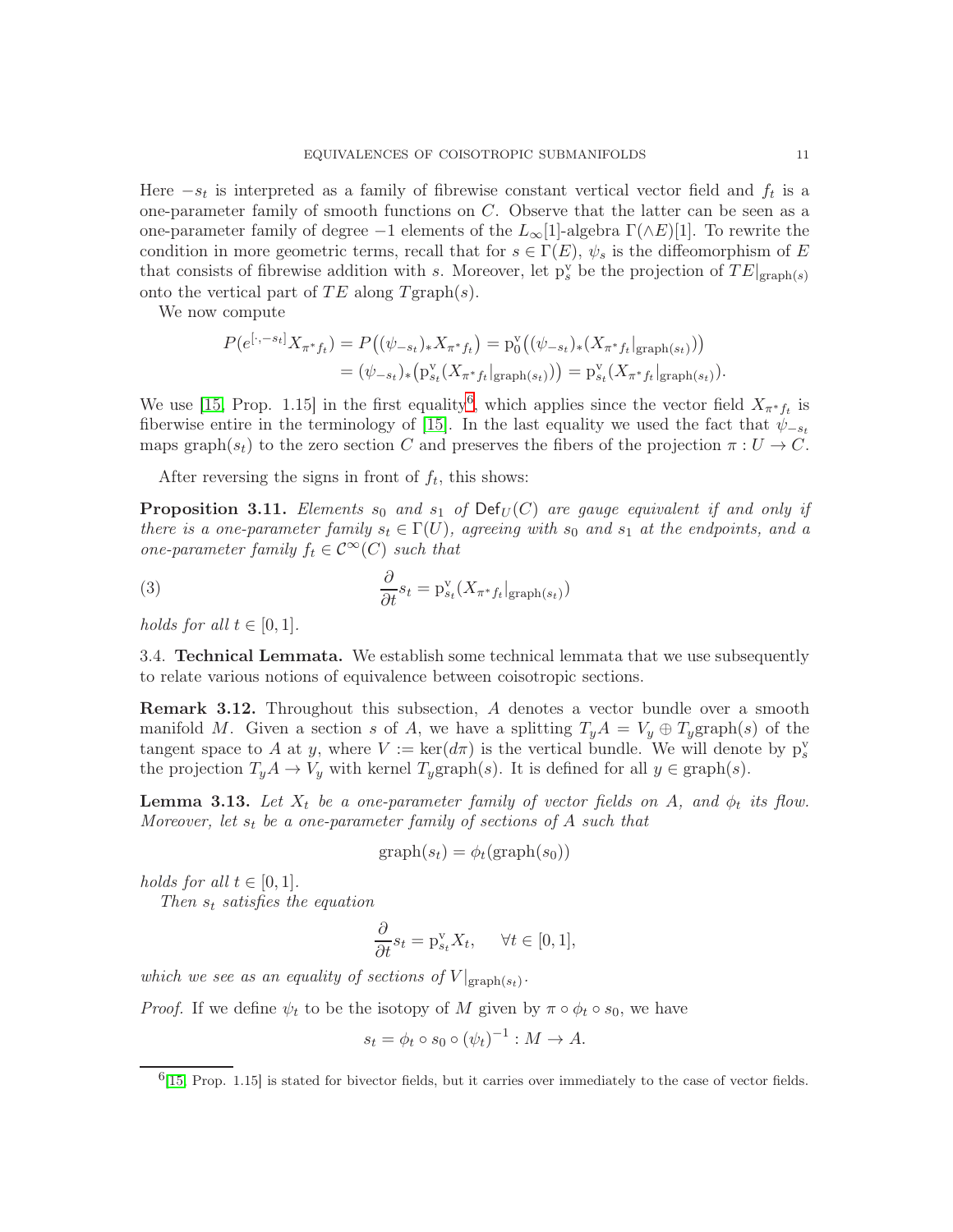Evaluating at  $x \in M$  and taking the time derivative we obtain

$$
\frac{\partial}{\partial t}(s_t(x)) = X_t|_{s_t(x)} + (\phi_t)_*(s_0)_*\frac{\partial}{\partial t}((\psi_t)^{-1}(x)).
$$

We finish noticing that the last summand is tangent to  $\phi_t(\text{graph}(s_0)) = \text{graph}(s_t)$ , and that  $\frac{\partial}{\partial t}(s_t(x))$  lies in  $V_{s_t(x)}$ .

The following Lemma, whose (geometric) proof was communicated to us by Luca Vitagliano, is a converse to Lemma [3.13.](#page-10-0)

<span id="page-11-0"></span>**Lemma 3.14.** Let  $X_t$  be a one-parameter family of vector fields on A, and  $\phi_t$  its flow, assumed to exist for all  $t \in [0,1]$ . Suppose  $s_t$  is a one-parameter family of sections of A that satisfies

(4) 
$$
\frac{\partial}{\partial t} s_t = \mathbf{p}_{s_t}^{\mathbf{v}} X_t, \quad \forall t \in [0, 1].
$$

Then the family of submanifolds graph( $s_t$ ) coincides with  $\phi_t$ (graph( $s_0$ )) for all  $t \in [0, 1]$ .

*Proof.* We work on the vector bundle  $A \times [0,1] \rightarrow M \times [0,1]$ , and denote by t the standard coordinate on the [0, 1]-factor. Define  $\hat{s} \in \Gamma(A \times [0, 1])$  by

<span id="page-11-1"></span>
$$
\widehat{s}(x,t) = (s_t(x),t)
$$

and the vector field  $\widehat{X}$  on  $A \times [0, 1]$  by

$$
\widehat{X}|_{(y,t)} = (X_t)|_y + \frac{\partial}{\partial t}.
$$

Notice that the flow  $\varphi_t$  of  $\widehat{X}$  takes  $(y, 0)$  to  $(\phi_t(y), t)$  for all  $y \in A$ .

The key observation is that the vector field X is tangent to the submanifold graph( $\hat{s}$ ). To this end we compute

$$
\frac{d}{dt}\widehat{s}(x,t) = \frac{d}{dt}s_t(x) + \frac{\partial}{\partial t} = (X_t)|_{s_t(x)} - v + \frac{\partial}{\partial t} = \widehat{X}|_{(s_t(x),t)} - v
$$

for some vector  $v \in T_{s_t(x)}(\text{graph}(s_t))$ , making use of equation [\(4\)](#page-11-1) in the second equality. This implies that  $\widehat{X}|_{(s_t(x),t)} = \frac{d}{dt}\widehat{s}(x,t) + v$  is the sum of two vectors tangent to graph( $\widehat{s}$ ).

Hence the flow  $\varphi_t$  of X maps graph( $\widehat{s}|_{M\times\{0\}}$ ) = graph( $s_0$ )  $\times$  {0} to graph( $\widehat{s}|_{M\times\{t\}}$ ) = graph( $s_t$ ) × {t}. On the other hand, we saw above that  $\varphi_t$  maps graph( $s_0$ ) × {0} to  $\phi_t(\text{graph}(s_0)) \times \{t\}.$ 

In Lemma [3.14](#page-11-0) we assume that the flow of  $X_t$  is defined on the interval [0, 1]. We now show that this assumption can be replaced by asking that the base  $M$  of the vector bundle be compact.

<span id="page-11-2"></span>**Lemma 3.15.** Let  $\pi: A \to M$  be a vector bundle over a compact base M. Let  $X_t$  be a one-parameter family of vector fields on A and  $s_t$  be a one-parameter family of sections of A that satisfies

$$
\frac{\partial}{\partial t} s_t = \mathbf{p}_{s_t}^{\mathbf{v}} X_t, \quad \forall t \in [0, 1].
$$

Then the flow lines of  $X_t$  starting at graph(s<sub>0</sub>) exist for  $t \in [0,1]$  and the equality

$$
graph(s_t) = \phi_t(graph(s_0))
$$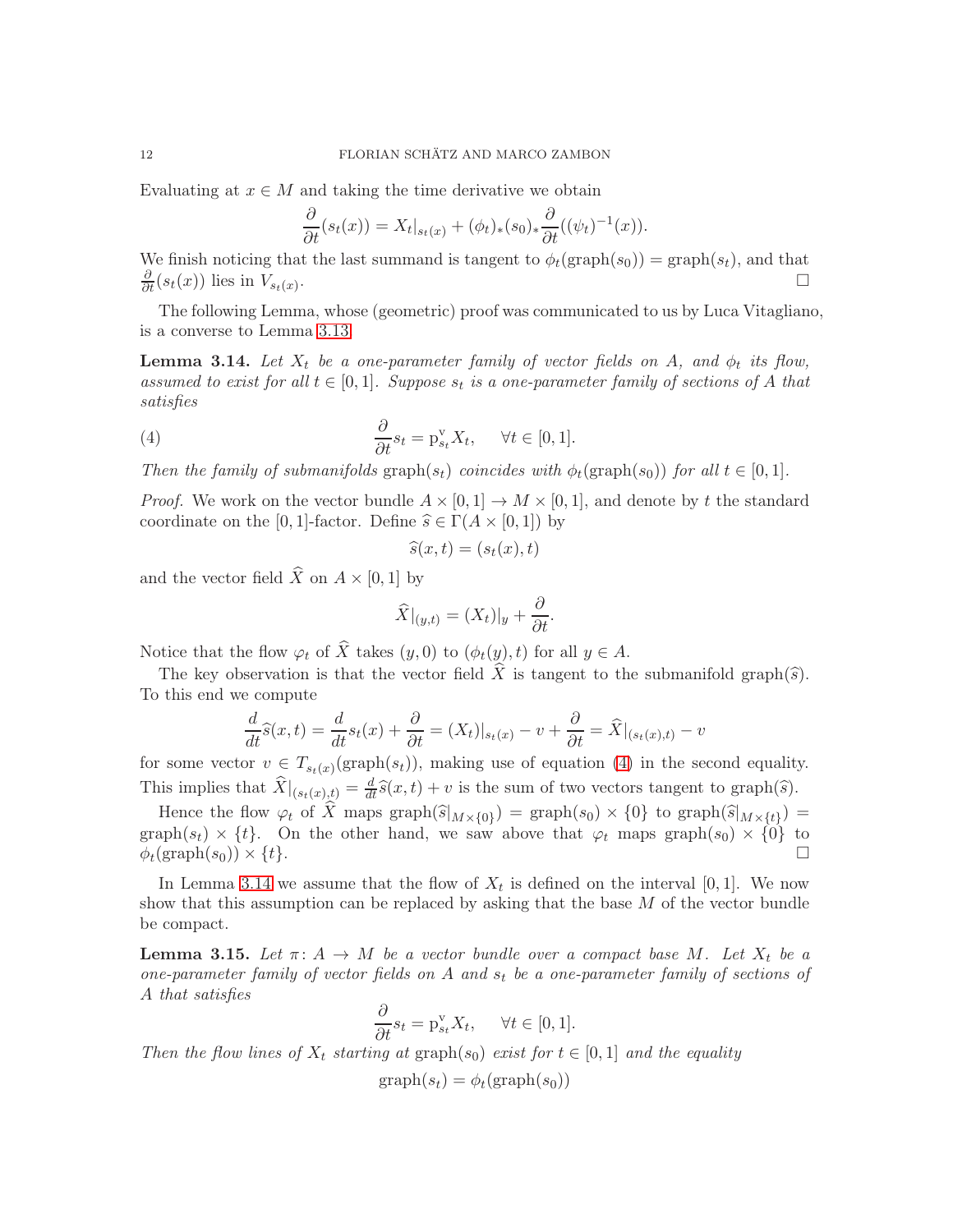holds.

*Proof.* Fix an auxiliary fibre metric on A. We let  $K \subset A$  be the compact subset given by all vectors of length less than or equal to  $l + \delta$  for some  $\delta > 0$ , where

$$
l := \max_{x \in M, t \in [0,1]} (||s_t(x)||).
$$

Let  $\varphi$  be a function on A with compact support, and so that  $\varphi|_K \equiv 1$ . Then  $(\varphi X_t)_{t\in[0,1]}$ is a time-dependent vector field whose integral curves are defined for all times. Let  $T$  be the maximal element of [0, 1] such that  $\text{graph}(s_t) = \phi_t(\text{graph}(s_0))$  holds for all  $t \in [0, T]$ . Suppose  $T < 1$ . There is  $\epsilon > 0$  such that  $\phi_t(\text{graph}(s_0)) \subset K$  for all  $t \in [0, T + \epsilon]$ . But since the one-parameter families  $X_t$  and  $\varphi X_t$  agree on K, we see as in Lemma [3.14](#page-11-0) that graph $(s_t) = \phi_t(\text{graph}(s_0))$  actually holds for all  $t \in [0, \min\{1, T + \epsilon\}]$ , which is a contradiction.

Remark 3.16. The compactness assumption in Lemma [3.15](#page-11-2) can not be omitted, as the following counter-example shows. Take a non-compact manifold  $M$ , a vector field  $X$  on  $M$ whose flow is not defined on the whole of [0, 1]. Take the trivial bundle  $A := M \times [0, 1]$  and let  $X_t$  be the horizontal lift of X to A. Moreover, let  $s_t$  be  $M \times \{0\}$ . Notice that  $\frac{\partial}{\partial t} s_t$  and  $p_{s_t}^v X_t$  agree, since they both vanish identically.

<span id="page-12-0"></span>3.5. Hamiltonian equivalence  $=$  gauge-equivalence. Our aim is to compare the two equivalence relations  $\sim_{\text{gauge}}$  and  $\sim_{\text{Ham}}$  on Def<sub>U</sub>(E). As an intermediate notion we introduce:

<span id="page-12-2"></span>**Definition 3.17.** One can restrict Hamiltonian equivalence  $\sim$ <sub>Ham</sub> by only allowing Hamiltonian flows generated by functions of the type  $\pi^* f$ , with  $f \in C^{\infty}(C)$ . We call the resulting equivalence relation base Hamiltonian equivalence and denote it by  $\sim_{b\text{Ham}}$ .

<span id="page-12-1"></span>**Proposition 3.18.** The following chain of implications holds between the three equivalence relations on  $\mathrm{Def}_{U}(C)$ :



*Proof.* Implication (1) is clear, so we pass on to implication (2). Let  $s_t$  be a smooth family of coisotropic sections of U and suppose that  $H_t$  is a smooth family of functions on U such that the Hamiltonian flow  $\phi_t^{H_t}$  of  $H_t$  maps graph( $s_0$ ) to graph( $s_t$ ). By Lemma [3.13,](#page-10-0) this implies that the equation

$$
\frac{\partial}{\partial t} s_t = \mathbf{p}_{s_t}^{\mathbf{v}} X_{H_t},
$$

holds for all  $t \in [0,1]$ . Define  $f_t \in C^{\infty}(C)$  to be  $H_t \circ s_t$ .

Observe that  $p_{s_t}^{\rm v}(X_{H_t}-X_{\pi^*f_t})$  is zero since  $H_t-\pi^*f_t$  vanishes on graph $(s_t)$  and consequently  $X_{H_t-\pi^*f_t} = X_{H_t} - X_{\pi^*f_t}$  gets mapped to  $T^{\text{graph}}(s_t)$  under  $\Pi^{\sharp}$  since  $\text{graph}(s_t)$  is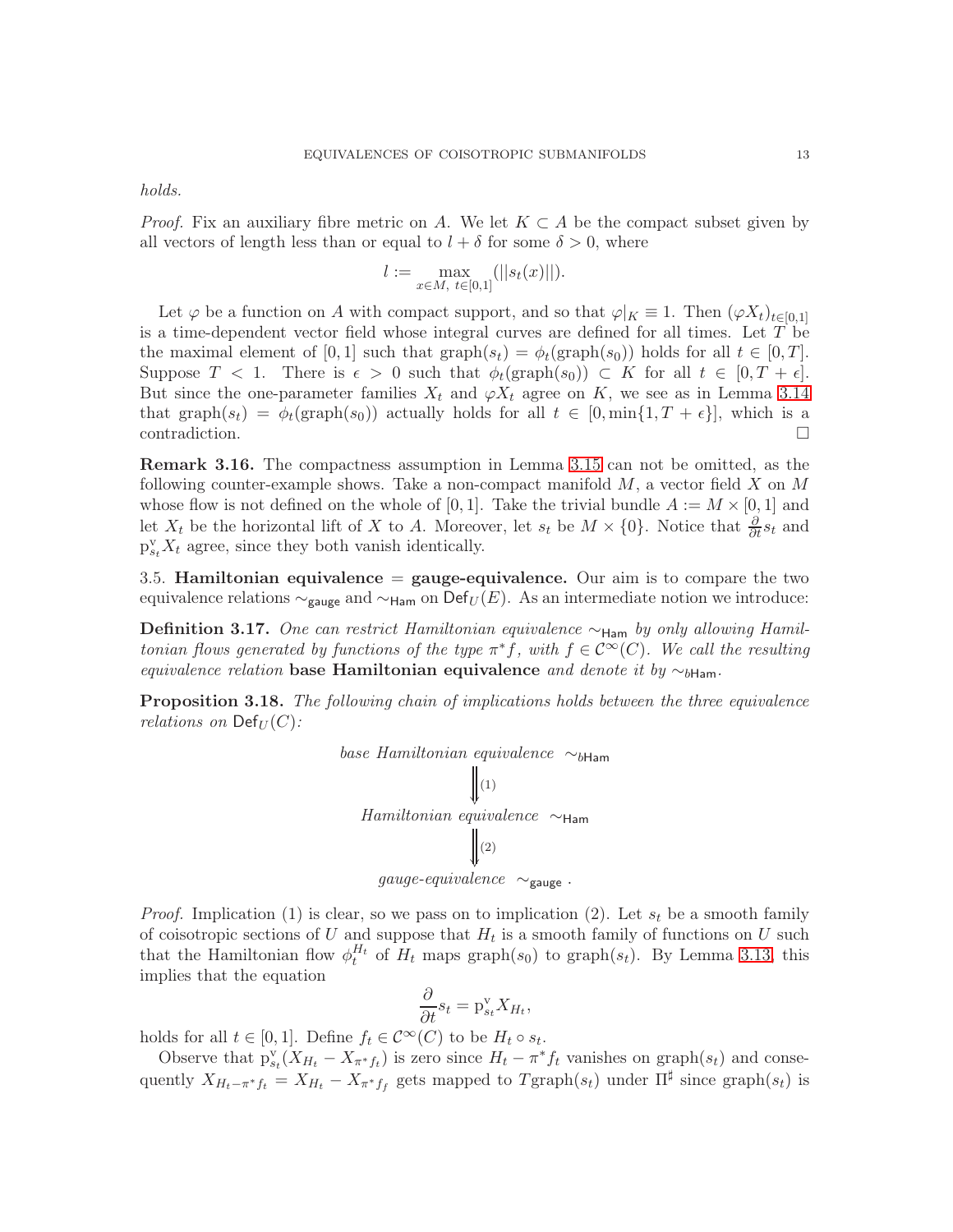coisotropic. We conclude that the equation

$$
\frac{\partial}{\partial t} s_t = \mathbf{p}_{s_t}^{\mathbf{v}} X_{H_t} = \mathbf{p}_{s_t}^{\mathbf{v}} (X_{\pi^* f_t})
$$

holds. By Proposition [3.11](#page-10-2) we have that  $s_0$  and  $s_1$  are gauge-equivalent as claimed.  $\square$ 

Under the assumption that C is compact, we can "close the circle" of the implications of Proposition [3.18:](#page-12-1)

<span id="page-13-1"></span>**Proposition 3.19.** Suppose C is compact coisotropic submanifold. Then the following implication holds for the local symplectic model of  $C$ :

$$
gauge-equivalence \sim_{\text{gauge}}
$$
\n
$$
\parallel
$$
\n
$$
base Hamiltonian equivalence \sim_{b\text{Ham}}.
$$

*Proof.* Suppose that  $s_0$  and  $s_1$  of  $Def_U(C)$  are gauge-equivalent. This means that there is a one-parameter family  $s_t$  in  $\mathsf{Def}_U(C)$  and a one-parameter family of functions  $f_t$  on C such that

$$
\frac{\partial}{\partial t} s_t = \mathbf{p}_{s_t}^{\mathbf{v}} X_{\pi^* f_t}
$$

holds for all  $t \in [0, 1]$ .

The compactness of C allows us to apply Lemma [3.15,](#page-11-2) which states that the flow  $\phi_t$  of  $X_{\pi^*f_t}$  exists for all  $t \in [0,1]$  and indeed maps graph $(s_0)$  to graph $(s_t)$ .

**Remark 3.20.** When C is a Lagrangian submanifold, Hamiltonian equivalence implies base Hamiltonian equivalence without any compactness assumption: this follows from Proposition [3.18](#page-12-1) and Proposition [3.19,](#page-13-1) noticing that in the latter in the Lagrangian case no compactness is necessary, for  $X_{\pi^*f_t}$  is a vertical vector field on  $U \subset T^*C$ . In particular, if  $(\phi_t)_{t\in[0,1]}$  is an isotopy by Hamiltonian diffeomorphisms mapping the zero section C to sections of U for all  $t \in [0,1]$ , then  $\phi_1(C)$  is the graph of an exact 1-form on C. This is in agreement with [\[9,](#page-28-12) Proposition 9.33].

Combining Proposition [3.18](#page-12-1) and Proposition [3.19](#page-13-1) we arrive at the main result of this section:

<span id="page-13-0"></span>**Theorem 3.21.** Let  $C$  be a compact coisotropic submanifold with local symplectic model  $(U, \Omega)$ . The equivalence relations on

$$
\mathsf{Def}_U(C) := \{ s \in \Gamma(U) : s \text{ is } \text{cosotropic} \}
$$

given by

- Hamiltonian equivalence  $\sim_{\text{Ham}}$  (Definition [3.1\)](#page-8-1) and
- gauge-equivalence  $\sim_{\text{gauge}}$  (Definition [3.9,](#page-9-1) see also Proposition [3.11\)](#page-10-2)

coincide.

As a consequence we obtain the following result: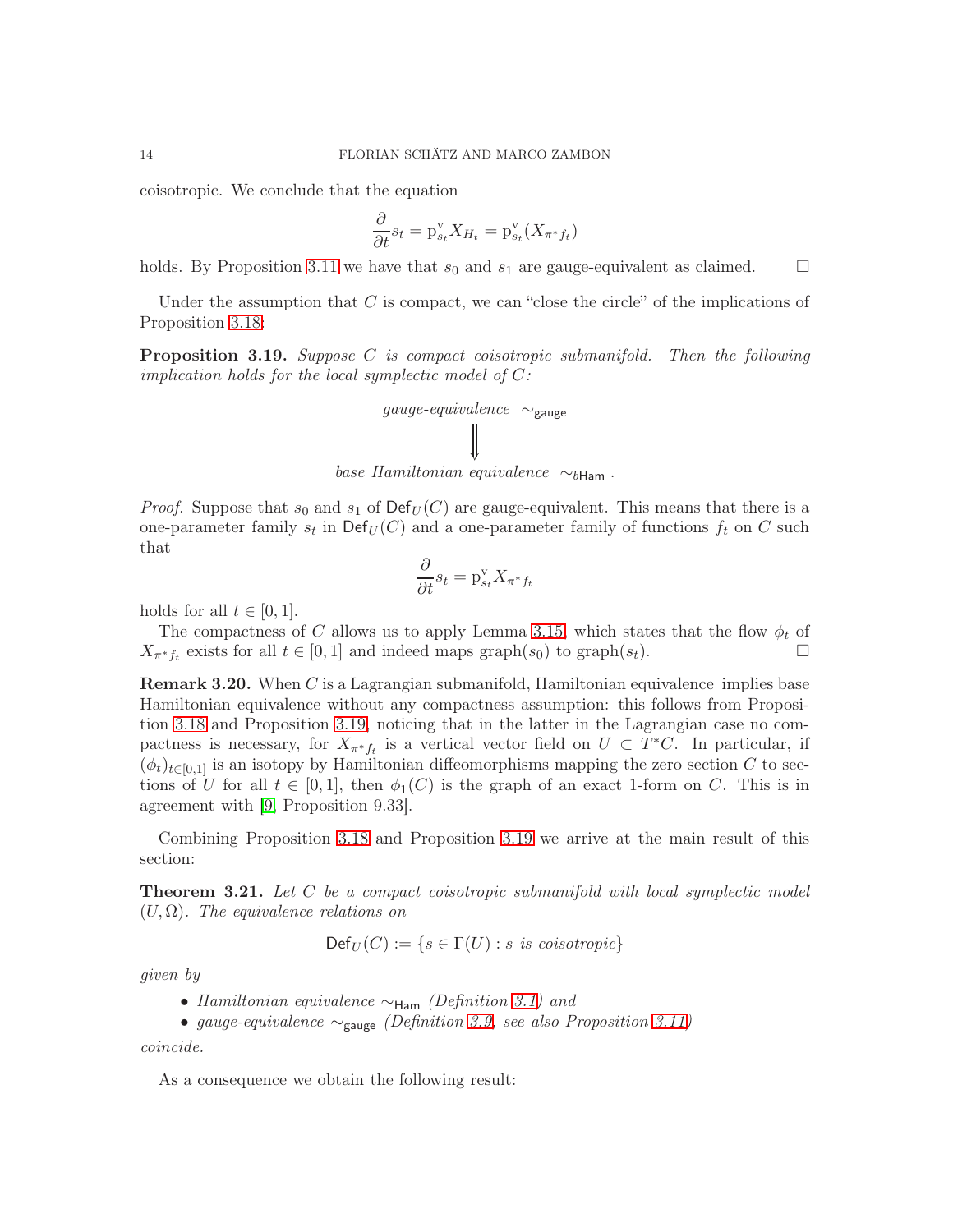<span id="page-14-1"></span>**Theorem 3.22.** Let C be a compact coisotropic submanifold with local symplectic model  $(U,\Omega)$ . The bijection

$$
\mathsf{Def}_U(C) \cong \mathsf{MC}_U(\Gamma(\wedge E)[1])
$$

descends to a bijection

$$
\mathcal{M}_U^{\mathsf{Ham}}(C) := \mathsf{Def}_U(C)/\sim_{\mathsf{Ham}} \cong \mathsf{MC}_U(\Gamma(\wedge E)[1])/\sim_{\mathsf{gauge}}.
$$

# Remark 3.23.

- (1) One could use Theorem [3.22](#page-14-1) to rederive the infinitesimal description of  $\mathcal{M}_U^{\text{Ham}}(C)$ from Subsection [3.2](#page-8-2) by linearizing the Maurer-Cartan equation and the gaugeequivalence.
- (2) A description of  $\mathcal{M}_U^{\text{Ham}}(C)$  similar to Theorem [3.22](#page-14-1) was obtained in [\[14\]](#page-28-5). There the differential graded Lie algebra associated to the BFV-complex was used to encode deformations of C and the action of Hamiltonian diffeomorphisms. The BFV-complex has the advantage that it works also in the Poisson case, unlike the  $L_{\infty}[1]$ -algebra from [\[11\]](#page-28-3) and [\[3\]](#page-28-6). The drawbacks of the approach via the BFV-complex is that one needs to single out the geometrically relevant Mauer-Cartan elements by hand and is forced to deal with symmetries of symmetries.

## 4. Symplectomorphisms

<span id="page-14-0"></span>Next we consider the action of symplectomorphisms on the space of coisotropic sections, which we encode by an equivalence relation  $\sim$ <sub>Sym</sub> on the space of coisotropic sections Def<sub>U</sub>(C). In the search for an interpretation of  $\sim$ <sub>Sym</sub> in terms of Oh and Park's L<sub>∞</sub>[1]algebra, we are led to reconsider Voronov's derived bracket construction [\[16,](#page-29-1) [17\]](#page-29-2).

4.1. The deformation problem. Let  $C$  be a coisotropic submanifold with local symplectic model  $(U,\Omega)$ .

<span id="page-14-2"></span>**Definition 4.1.** Two coisotropic sections  $s_0$  and  $s_1$  of U are called symplectic equivalent,  $s_0 \sim_{\text{Sym}} s_1$  if there is a family of coisotropic sections  $s_t \in \Gamma(U)$ , agreeing with the given ones at  $t = 0$  and  $t = 1$ , and an isotopy of local symplectomorphisms  $\phi_t$  such that  $\phi_t$  maps  $graph(s_0)$  to  $graph(s_t)$  for all  $t \in [0,1]$ .

Remark 4.2. As for Hamiltonian equivalence, it is straight-forward to check that  $\sim$ <sub>Sym</sub> is in fact an equivalence relation. We define the symplectic moduli space of coisotropic sections to be the set

$$
\mathcal{M}_U^{\mathsf{Sym}}(C) := \mathsf{Def}_U(C)/\sim_{\mathsf{Sym}}.
$$

Our aim is to answer

How can one describe the set  $\mathcal{M}_U^{\mathsf{Sym}}(C)$ ?

which we will achieve in Theorem [4.18](#page-20-1) of Subsection [4.4.](#page-19-0)

4.2. Infinitesimal moduli. We first consider the infinitesimal counterpart of  $\mathcal{M}_U^{Sym}(C)$ . We argue – see Remark [4.6](#page-16-0) – that the formal tangent space to  $\mathcal{M}_U^{\mathsf{Sym}}(C)$  at the equivalence class of the zero-section C is given by the cokernel of a certain map  $r: H^1(C) \to H^1_{\mathfrak{F}}(C)$ .

Remark 4.3.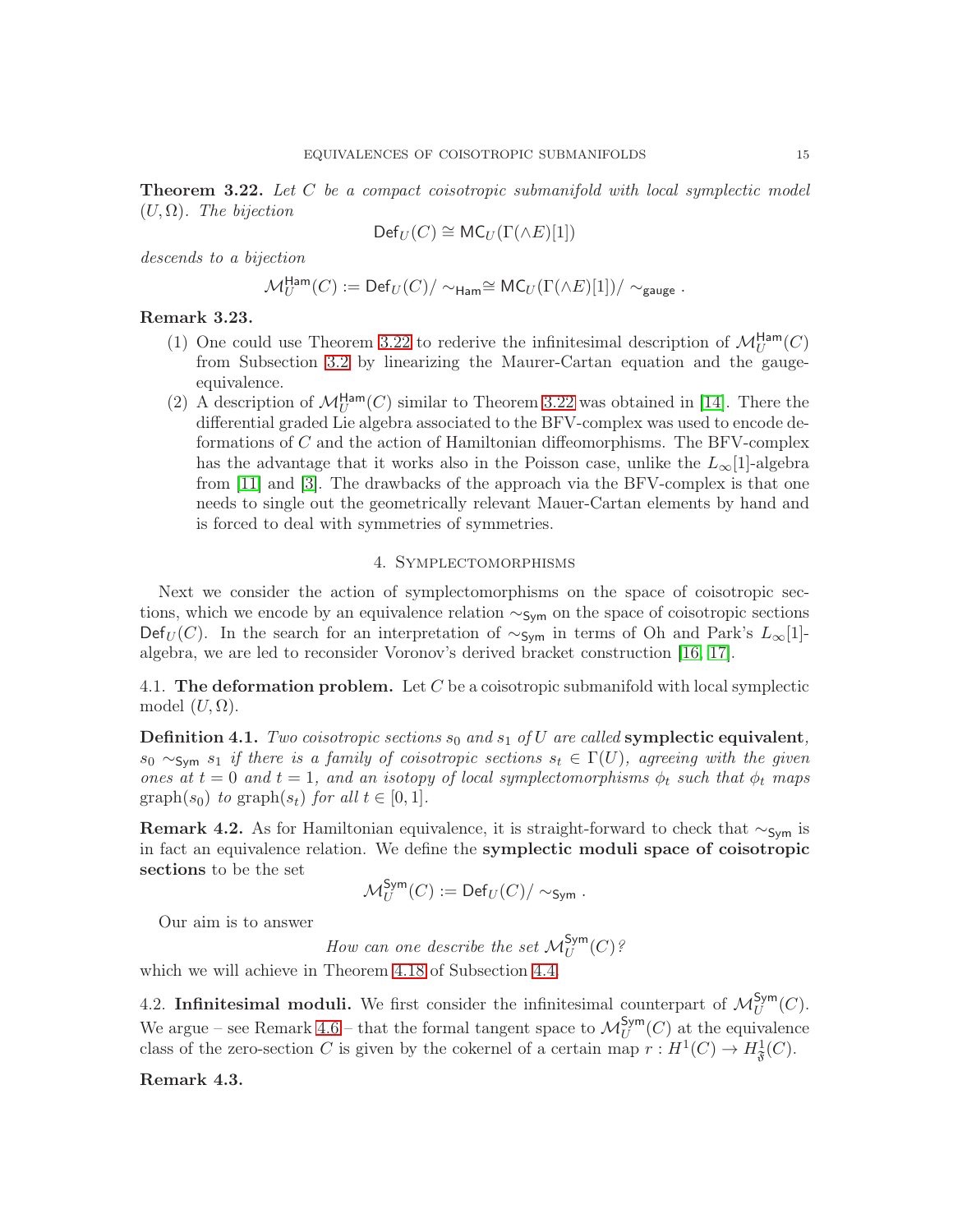(1) Recall that every coisotropic submanifold  $C$  comes along with a pre-symplectic structure  $\omega_C$ , whose kernel K is an involutive distribution, whose corresponding foliation on C is denoted by  $\mathfrak{F}$ . Restriction to K yields a chain map

$$
r:\Omega(C)\to\Omega_{\mathcal{F}}(C)
$$

between the ordinary and the foliated de Rham complex of C.

(2) As we observed in Subsection [2.2,](#page-5-3)  $\Omega_{\mathcal{F}}(C)$  is isomorphic to  $\Gamma(\wedge E)$ , equipped with the differential  $P([\Pi, \cdot])$ , where P is the projection from multivector-fields on E onto  $\Gamma(\wedge E).$ 

**Lemma 4.4.** Let C be a coisotropic submanifold of  $(E, \omega)$  with inclusion map  $\iota$ . Given  $\beta \in \Omega^1(E)$ , denote by  $X_\beta$  the unique vector field on E which satisfies

$$
i_{X_{\beta}}\omega=\beta.
$$

Then the triangle



commutes.

*Proof.* The identification  $E \cong K^*$  from Section [1,](#page-2-0) which is used in the bottom map of the above diagram, maps  $e \in E_x$  to  $\omega^{\sharp}(e)|_{K_x}$ . We have

$$
\omega^{\sharp}(P(X_{\beta}))|_{K} = \omega^{\sharp}(X_{\beta})|_{K} = \beta|_{K},
$$

where in the first equality we used that  $\omega(v, -)$  vanishes on K for all  $v \in TC$ . This proves the desired commutativity.

The following proposition is a special instance of Lemma 6.7 in [\[7,](#page-28-11) Subsection 6.3.], where the more general case of locally conformal symplectic manifolds is treated. In its formulation we make use of the above isomorphism in order to view  $\frac{\partial s_t}{\partial t}|_{t=0} \in \Gamma(E)$  as an element of  $\Omega^1_{\mathcal{F}}(C).$ 

<span id="page-15-0"></span>**Proposition 4.5.** Suppose that  $(s_t)_{t\in[0,1]}$  is a family of coisotropic sections that starts at the zero-section and is trivial under symplectic equivalence, i.e. there is a symplectic isotopy  $\phi_t$  such that the image of the zero section under  $\phi_t$  coincides with the graph of  $s_t$ .

Then the cohomology class of  $\frac{\partial s_t}{\partial t}|_{t=0}$  in  $H^1_{\mathfrak{F}}(C)$  lies in the image of  $r : H^1(C) \to H^1_{\mathfrak{F}}(C)$ .

*Proof.* Suppose that  $\phi_t$  is the symplectic isotopy generated by the family of vector fields  $X_t$ . Since  $\phi_t$  is symplectic,  $\beta_t := i_{X_t} \omega$  is a family of closed one-forms. By Lemma [3.13,](#page-10-0) we can write  $\frac{\partial s_t}{\partial t}|_{t=0}$  as  $P(X_0)$ . By the previous lemma, this equals the image of  $\beta_0$  under  $r \circ \iota^*$ . In particular, the cohomology class of  $\frac{\partial s_t}{\partial t}|_{t=0}$  coincides with the cohomology class  $(r \circ \iota^*)[\beta_0]$ , hence lies in the image of  $r: H^1(C) \to H^1_{\mathfrak{F}}$  $(C).$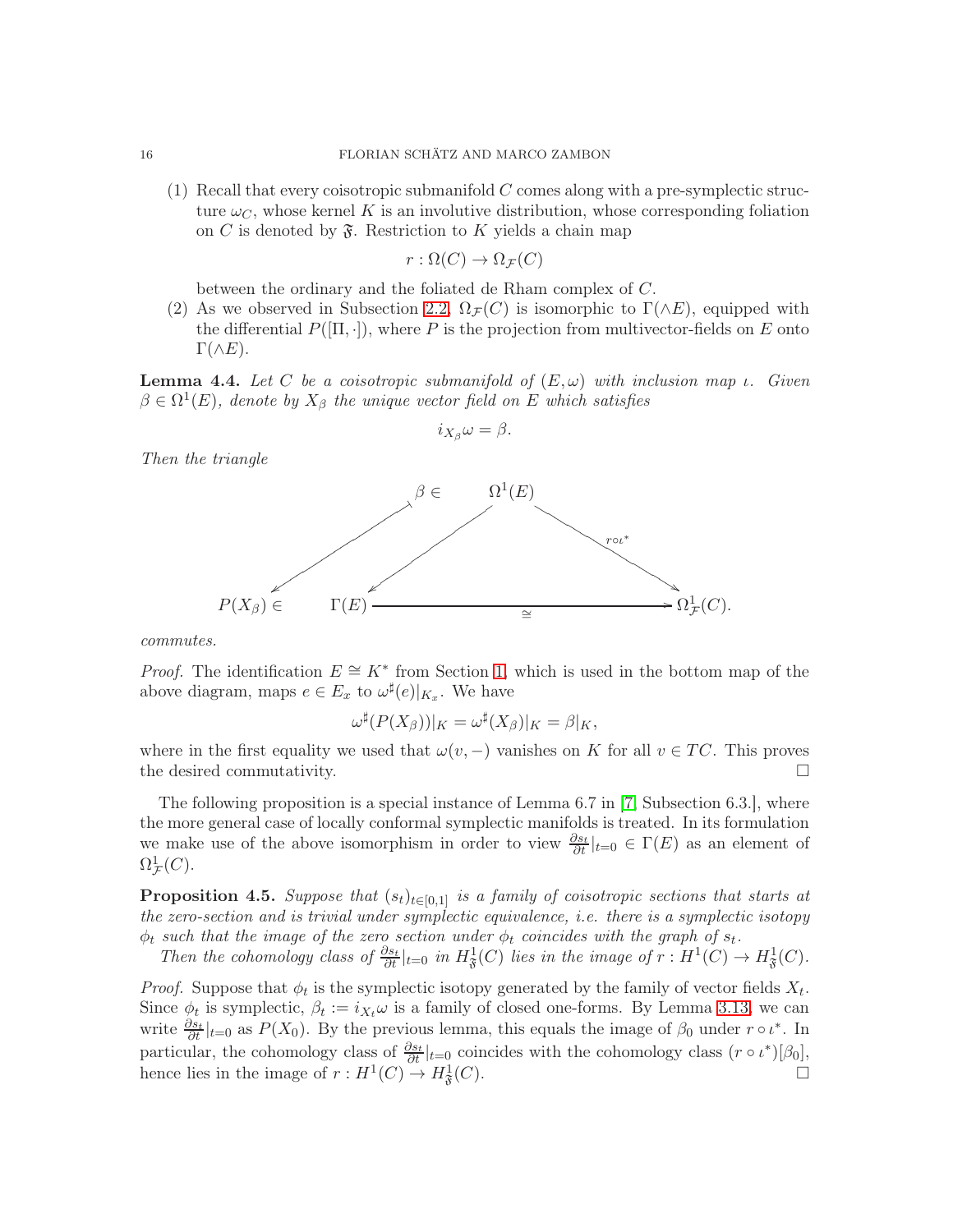<span id="page-16-0"></span>Remark 4.6. Proposition [4.5](#page-15-0) is an analogue of Proposition [3.5,](#page-8-0) where we showed that if a family  $(s_t)_{t\in[0,1]}$  is trivial under Hamiltonian equivalence then the cohomology class of  $\frac{\partial s_t}{\partial t}|_{t=0}$  is zero.

One can strengthen Proposition [4.5](#page-15-0) by observing that, by the same proof, every element in the image of the map  $r: \Omega^1_{\text{closed}}(C) \to \Omega^1_{\mathfrak{F}, \text{closed}}(C)$  is of the form  $\frac{\partial s_t}{\partial t}|_{t=0}$ , where  $(s_t)_{t \in [0,\epsilon)}$ arises through the action of a symplectic isotopy on the zero-section. Indeed, for every  $\gamma \in$  $\Omega^1_{\text{closed}}(C)$  one considers the symplectic isotopy generated by the vector field  $(\omega^{\sharp})^{-1}(\pi^*\gamma)$ .

In full analogy to Remark [3.6,](#page-9-2) this together with Remark [2.6](#page-6-4) shows that the formal tangent space at zero to  $\mathcal{M}_U^{\mathsf{Sym}}(C)$  is

$$
\Omega^1_{\mathfrak{F},\mathrm{closed}}/r(\Omega^1_{\mathrm{closed}}(C)) \cong H^1_{\mathfrak{F}}(C)/r(H^1(C)),
$$

that is, the cokernel of  $r: H^1(C) \to H^1_{\mathfrak{F}}(C)$ . The isomorphism is obtained by quotienting both terms on the left-hand side by  $\Omega_{\mathfrak{F},\text{exact}}^1$  and by using the following linear algebra statement for the denominator: if  $f: V_1 \to V_2$  is a linear map and  $W_1, W_2$  are subspaces such that  $f(W_1) = W_2$ , then  $f(V_1)/W_2 = \text{Im}([f]: V_1/W_1 \to V_2/W_2)$ .

We note that if C is Lagrangian we have  $H^1_{\mathfrak{F}}(C) = H^1(C)$  and r is the identity, so its cokernel is trivial, as expected.

Notice also, by the above and Remark [3.6,](#page-9-2) that the formal tangent space at zero of  $\mathcal{M}_U^{\mathsf{Sym}}(C)$  is a quotient of the formal tangent space to  $\mathcal{M}_U^{\mathsf{Ham}}(C)$ , and that they agree iff  $r: H^1(C) \to H^1_{\mathfrak{F}}(C)$  is the zero map. This happens for instance if  $H^1(C) = 0$ , in which cases it is clear a priori that  $\mathcal{M}_U^{\text{Sym}}(C) = \mathcal{M}_U^{\text{Ham}}(C)$ , for all symplectic vector fields on U are Hamiltonian. In Example [4.23](#page-21-1) below we display an example in which  $r$  is not the zero map.

4.3. The extended formal picture. We explain now how to interpret the equivalence relation ∼<sub>Sym</sub> from the point of view of Oh and Park's  $L_{\infty}[1]$ -algebra structure on  $\Gamma(\wedge E)[1]$ .

To this aim, we first need to prove an algebraic statements about Voronov's derived brackets construction, see Lemma [4.9.](#page-18-0)

**Remark 4.7** (on coalgebras and  $L_{\infty}[1]$ -algebras).

(1) Let **a** be a graded vector space. Consider  $S\mathfrak{a} := \bigoplus_{i \geq 0} S^i \mathfrak{a}$ , the graded symmetric coalgebra of  $a$ . It is obtained from the tensor algebra on  $a$ , modulo the homogeneous ideal generated by

$$
x \otimes y - (-1)^{|x||y|} y \otimes x.
$$

Deconcatenation

$$
\Delta(x_1 \otimes \cdots \otimes x_n) \quad := \quad 1 \otimes (x_1 \otimes \cdots \otimes x_n) + \sum_{i=1}^{n-1} (x_1 \otimes \cdots \otimes x_i) \otimes (x_{i+1} \otimes \cdots \otimes x_n) +
$$

$$
(x_1 \otimes \cdots \otimes x_n) \otimes 1
$$

defines a cocommutative coassociative coproduct on  $S\mathfrak{a}$ . Sometimes we work with the completion  $\tilde{S}a$  of  $S\mathfrak{a}$ , which consists of formal power series in  $\mathfrak{a}$ . The coproduct makes  $\tilde{S}$ **a** into a topological coalgebra. We notice that  $S$ **a** and its completion  $\tilde{S}$ **a** come equipped with an augmentation map  $\epsilon$  to  $\mathbb{R}$ , which just projects onto the constant term.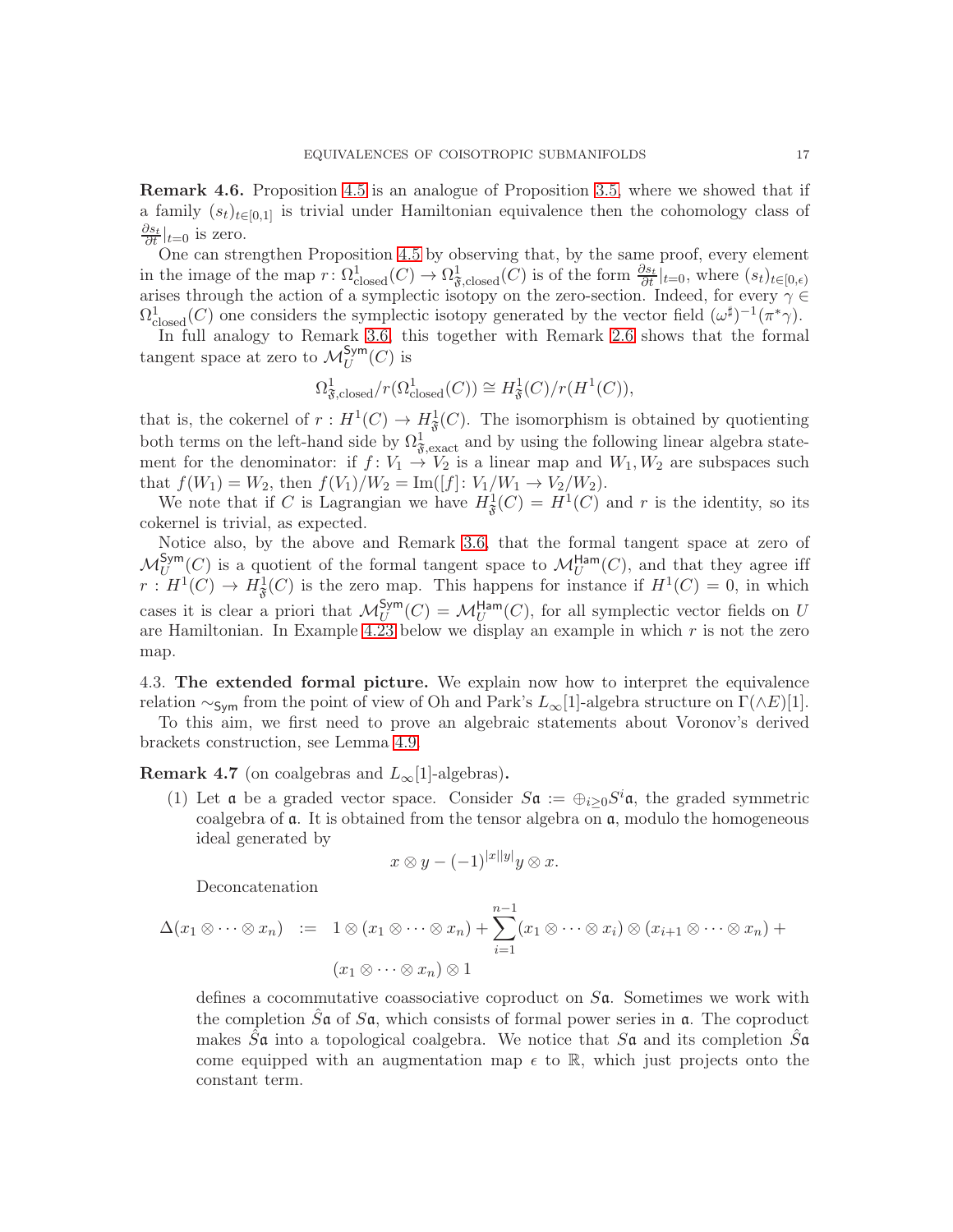(2) Recall that an element  $\xi$  of an augmented coalgebra of degree 0 is called primitive if  $\epsilon(\xi) = 0$  and  $\Delta(\xi) = \xi \otimes 1 + 1 \otimes \xi$ . Similarly, an element g is called group-like if its image under the augmentation map is 1 and  $\Delta(g) = g \otimes g$ . This conditions still make sense for a topological coalgebra and one can prove that the primitive elements of  $\hat{S}a$  are exactly those sitting in  $a \subset \hat{S}a$ , see [\[10,](#page-28-13) Theorem 5.18]. From this one can deduce that the group-like elements of  $\hat{S}a$  are all of the form

$$
e^{\beta} = 1 + \beta + \frac{1}{2!} \beta \otimes \beta + \frac{1}{3!} \beta \otimes \beta \otimes \beta + \cdots
$$

for some  $\beta \in \mathfrak{a}$ .

(3) The language of coalgebras can be used to encode  $L_{\infty}[1]$ -algebra quite efficiently: An  $L_{\infty}[1]$ -algebra structure on  $\mathfrak a$  is the same as a degree 1 coderivation  $\tilde D$  of the coalgebra S**a** that annihilates  $1 \in \mathbb{R} \subset S$ **a** and squares to zero, i.e. an endomorphism  $D$  of  $S\mathfrak{a}$  that satisfied

$$
\Delta \circ \tilde{D} = (\tilde{D} \otimes id + id \otimes \tilde{D}) \circ \Delta, \quad \tilde{D}(1) = 0, \text{ and } \tilde{D} \circ \tilde{D} = 0.
$$

Observe that this means that an  $L_{\infty}[1]$ -algebra structure on  $\mathfrak a$  corresponds to a Maurer-Cartan element  $\tilde{D}$  in the graded Lie algebra of coderivations Coder(Sa), equipped with the commutator bracket. We note that the Maurer-Cartan equation for  $\beta$  in  $\in \mathfrak{a}_0$  is equivalent to

$$
e^{-\beta}\tilde{D}(e^{\beta})=0.
$$

This follows from the fact that  $e^{-\beta} \tilde{D}(e^{\beta})$  is primitive, hence lives in  $\mathfrak{a}$  and equals the image of  $\tilde{D}e^{\beta}$  under the projection  $S\mathfrak{a} \to \mathfrak{a}$ . The latter expression coincides with the Maurer-Cartan series of  $\beta$ .

(4) We will also consider coderivations of  $S\mathfrak{a}$  of degree 0. Observe that if D is such a coderivation and  $\beta \in \mathfrak{a}_0$ , then

$$
e^{-\beta}D(e^{\beta})
$$

will be automatically primitive, i.e. an element of  $a_0$ . We denote this element by  $D(\beta)$ .

<span id="page-17-0"></span>Remark 4.8 (on Voronov's derived brackets).

(1) We briefly review the framework of Voronov's derived brackets [\[16,](#page-29-1) [17\]](#page-29-2) and the main result of [\[1\]](#page-28-14). Let L be a graded Lie algebra,  $\mathfrak{a}$  an abelian subalgebra of L,  $P: L \to \mathfrak{a}$ a projection whose kernel is a subalgebra of  $L$ . In [\[1\]](#page-28-14) it is shown that these data induce a morphism of graded Lie algebras

$$
\Phi: L \to \mathrm{Coder}(S\mathfrak{a}).
$$

(2) Given X be a Maurer-Cartan element of L, , i.e.  $X \in L_1$  and  $[X, X] = 0$ , its image under  $\Phi$  is a Maurer-Cartan element  $\Phi(X)$  of Coder( $S\mathfrak{a}$ ). As explained above, a Maurer-Cartan element of Coder(Sa) which maps 1 to 0 is nothing but an  $L_{\infty}[1]$ algebra structure on  $\alpha$ . To ensure that the coderivation  $\Phi(X)$  maps 1 to 0, one has to impose the additional condition  $P(X) = 0$ .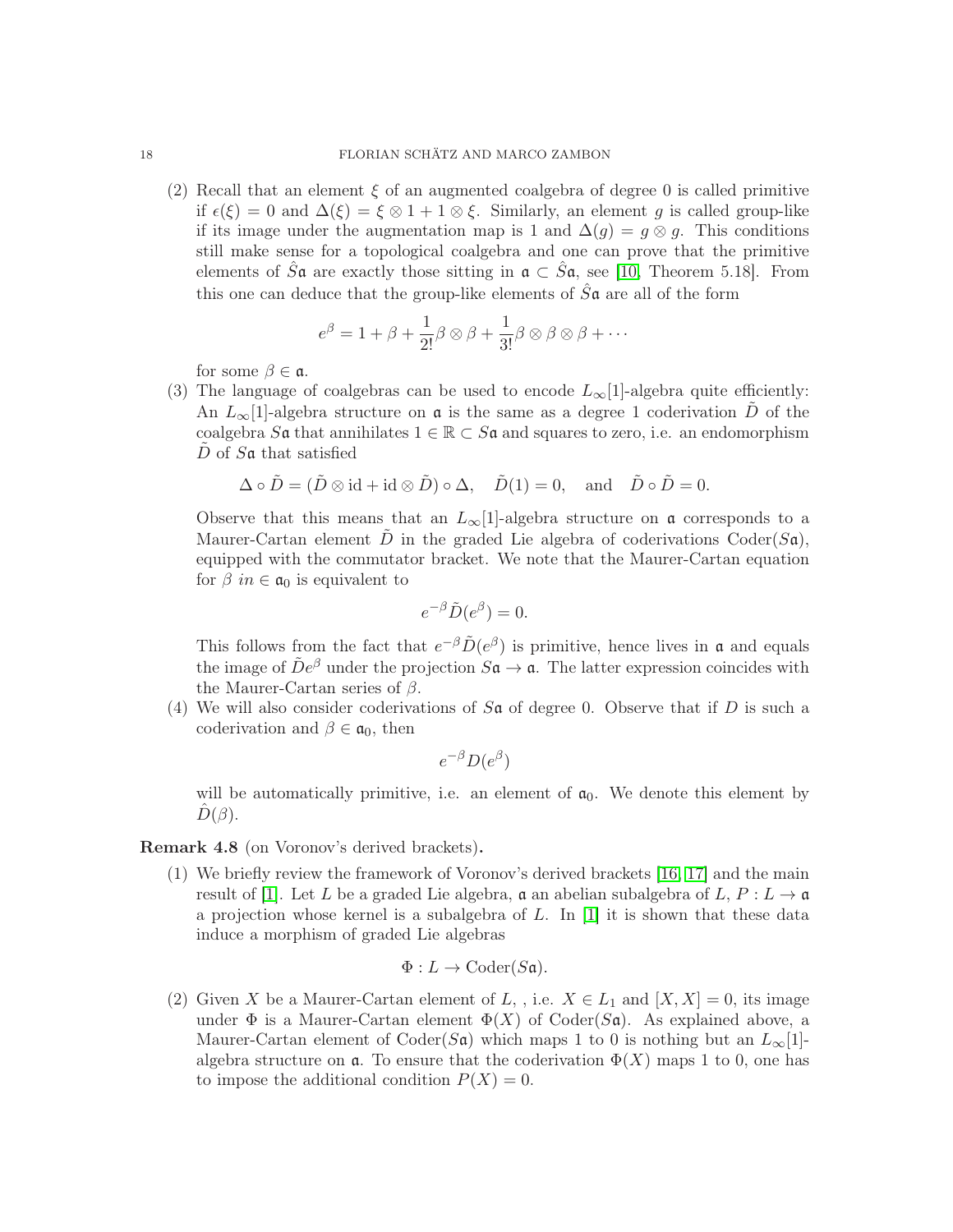(3) We now consider the gauge-action introduced in Subsection [3.3](#page-9-3) in the present setting. So suppose  $\gamma$  is an element of degree 0 of L. As explained in Subsection [3.3,](#page-9-3) such an element generates an automorphism of  $L_1$  – since L is just a graded Lie algebra, this reduces to the adjoint action.

The importance of the following lemma is that it implies that the set of Maurer-Cartan elements of an  $L_{\infty}[1]$ -algebra which arises through Voronov's derived bracket construction comes along with a second natural group of automorphisms, which we call the extended gauge-automorphisms. The interested reader can find a proof of the lemma in Appendix [A.](#page-27-0)

<span id="page-18-0"></span>**Lemma 4.9.** Let L be a graded Lie algebra with abelian subalgebra **a** and a projection  $L \rightarrow \mathfrak{a}$ whose kernel is a Lie subalgebra. Denote the morphism of graded Lie algebras from [\[1\]](#page-28-14) by

$$
\Phi: L \to \mathrm{Coder}(S \mathfrak{a})
$$

and fix a Maurer-Cartan element X of L such  $P(X) = 0$ .

(1) The set

$$
Z(X) := \{ \sigma \in L_0 : [\gamma, X] = 0 \}
$$

is a Lie subalgebra of  $L_0$  which generates an involutive distribution  $\mathcal E$  on  $\mathfrak a_0$ , whose value at  $\beta \in \mathfrak{a}_0$  is the image of

$$
Z(X)\to T_\beta\mathfrak{a}=\mathfrak{a},\quad \sigma\mapsto\widehat{\Phi(\sigma)}(\beta),
$$

where  $\widehat{\Phi(\sigma)}(\beta)$  is defined to be  $e^{-\beta}\Phi(\sigma)(e^{\beta})$  and equals  $P(e^{[\cdot,\beta]}\sigma)$ .

(2) The distribution  $\mathcal E$  is tangent to the set of Maurer-Cartan elements  $MC(a, \Phi(X))$  of the  $L_{\infty}[1]$ -algebra structure corresponding to  $\Phi(X)$ .

**Remark 4.10.** Using Lemma [4.9](#page-18-0) we can define an equivalence relation  $\sim_{\text{ext}-\text{gauge}}$  on the set of Maurer-Cartan elements  $MC(\mathfrak{a}, \Phi(X))$  as follows: two Maurer-Cartan elements  $\beta_0$  and  $\beta_1$  are called **extended gauge-equivalent** if there is a one-parameter family  $\sigma_t$  of degree 0 elements of L which commute with X and a one-parameter family  $\beta_t$  of elements of  $\mathfrak{a}_0$ , agreeing with the given ones at  $t = 0$  and  $t = 1$ , such that

$$
\frac{\partial}{\partial t}\beta_t = P(\sigma_t) + P([\sigma_t, \beta_t]) + \frac{1}{2!}P([[ \sigma_t, \beta_t], \beta_t]) + \frac{1}{3!}P([[ \sigma_t, \beta_t], \beta_t], \beta_t]) + \dots
$$

holds for all  $t \in [0, 1]$ .

We note that families of elements of the form  $[X, \gamma_t]$ , for  $\gamma_t \in \mathfrak{a}_{-1}$ , automatically commute with  $X$  and hence give rise to extended gauge-equivalences. If we substitute such a family  $[X, \gamma_t]$  for  $\sigma_t$  in the above formula, we obtain

$$
\frac{\partial}{\partial t}\beta_t = P([X,\gamma_t]) + P([[X,\gamma_t],\beta_t]) + \frac{1}{2!}P([[[X,\gamma_t],\beta_t],\beta_t]) + \frac{1}{3!}P([[[[X,\gamma_t],\beta_t],\beta_t],\beta_t]) + \dots
$$

This expression coincides with the defining formula of an (ordinary) gauge-equivalence between the Maurer-Cartan elements  $\beta_0$  and  $\beta_1$ , see Definition [3.8](#page-9-0) in Subsection [3.3,](#page-9-3) hence gauge-equivalence implies extended gauge-equivalence.

Now we return to the equivalence relation  $\sim$ <sub>Sym</sub> on the space of coisotropic deformations. If we apply Voronov's derived bracket construction (see Remark [4.8\)](#page-17-0) to the data

- $L = (\chi^{\bullet}(E)[1], [-,-]),$
- $\mathfrak{a} = \Gamma(\wedge E)[1]$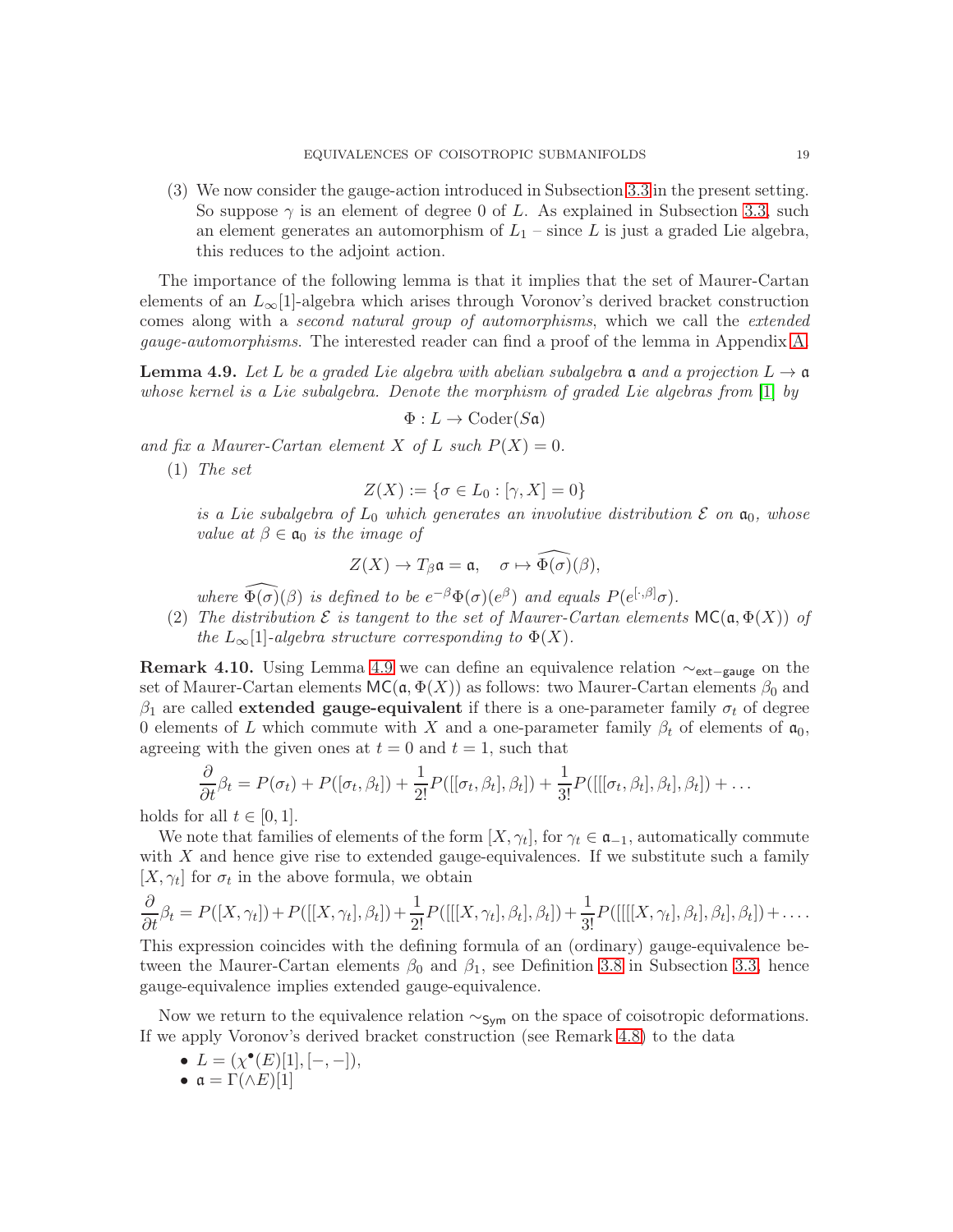- $P: L \to \mathfrak{a}$  the projection as before,
- $X = \Pi \in \chi^2(E)$  the Poisson bivector field corresponding to  $\omega$ ,

one recovers Oh and Park's  $L_{\infty}[1]$ -algebra structure on  $\Gamma(\wedge E)[1]$  from Subsection [2.3.](#page-6-0)

By Lemma [4.9](#page-18-0) its Maurer-Cartan elements are endowed with a second equivalence relation, arising from the degree 0-elements of  $\chi^{\bullet}(E)[1]$  that commute with the Poisson bivector field. These are exactly the symplectic vector fields. Lemma [4.9](#page-18-0) prompts us to repeat the definition of gauge-equivalence from Subsection [3.3,](#page-9-3) with the Hamiltonian vector fields  $X_{\pi^*f_t}$ replaced with any family of symplectic vector fields. However, in order to maintain the link to geometry, we restrict ourselves to symplectic vector fields on  $E$  which are fibrewise entire.

<span id="page-19-2"></span>**Definition 4.11.** Let  $(U, \Omega)$  be a local symplectic model for the coisotropic submanifold C. Two elements s<sub>0</sub> and s<sub>1</sub> of Def<sub>U</sub>(C) are extended gauge-equivalent, s<sub>0</sub>  $\sim$ <sub>ext-gauge</sub> s<sub>1</sub>, if there is a one-parameter family  $s_t \in \Gamma(U)$ , agreeing with  $s_0$  and  $s_1$  at the endpoints, and a family of symplectic, fibrewise entire vector fields  $X_t$  on U such that

$$
\frac{\partial}{\partial t}(-s_t) = P(e^{[\cdot, -s_t]}X_t)
$$

holds for all  $t \in [0,1]$ .

**Remark 4.12.** We denote the induced equivalence relation on Def<sub>U</sub>(C) by  $\sim_{\text{ext}-\text{gauge}}$ . The proof of Proposition [3.11](#page-10-2) goes through mutatis mutandis and we obtain:

<span id="page-19-3"></span>**Proposition 4.13.** Elements  $s_0$  and  $s_1$  of  $Def_U(C)$  are extended gauge-equivalent if and only if there is a one-parameter family  $s_t \in \Gamma(U)$ , agreeing with  $s_0$  and  $s_1$  at the endpoints, and a one-parameter family  $X_t$  of symplectic and fibrewise entire vector fields on U such that

$$
\frac{\partial}{\partial t} s_t = \mathrm{p}_{s_t}^{\mathrm{v}}(X_t|_{\mathrm{graph}(s_t)})
$$

<span id="page-19-0"></span>holds for all  $t \in [0,1]$ .

4.4. Symplectic equivalence = extended gauge-equivalence. Our aim is to compare the two equivalence relations  $\sim_{\text{ext-gauge}}$  and  $\sim_{\text{Sym}}$  on Def<sub>U</sub>(E).

Remark 4.14. The following two results are proved in parallel to Proposition [3.18](#page-12-1) and Proposition [3.19.](#page-13-1) The key point is the following: if we are given a section  $s$  of  $U$  whose graph is coisotropic, and a closed 1-form  $\beta$  on E, the vector fields  $(\omega^{\sharp})^{-1}(\pi^*s^*\beta)$  and  $(\omega^{\sharp})^{-1}(\beta)$  have the same vertical projection onto  $E|_{\text{graph}(s)}$  along  $T_{\text{graph}}(s)$ . As in the proofs of Proposition [3.18](#page-12-1) and Propositions [3.19,](#page-13-1) this fact allows one to replace any family of symplectic isotopies by a family of symplectic isotopies generated by fibrewise entire symplectic vector fields.

<span id="page-19-1"></span>**Proposition 4.15.** The following implication holds between the equivalence relations on  $Def_U(C)$ :



Under the assumption that  $C$  is compact, we can reverse the implications of Proposition [4.15:](#page-19-1)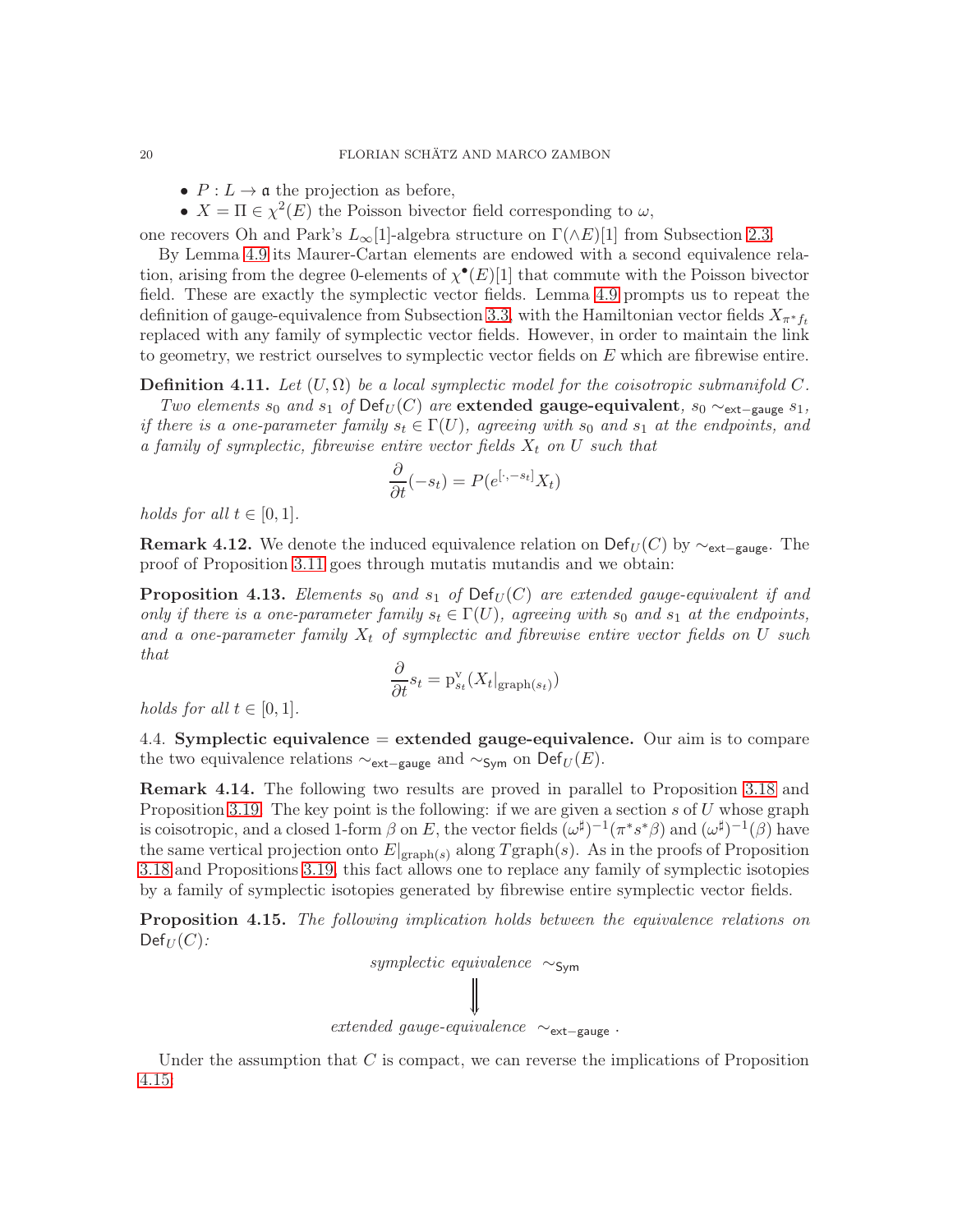**Proposition 4.16.** Suppose C is compact coisotropic submanifold. Then the following implication holds for the local symplectic model of  $C$ :



Combining the two previous propositions, we obtain the main result of this section:

<span id="page-20-0"></span>**Theorem 4.17.** Let  $C$  be a compact coisotropic submanifold with local symplectic model  $(U, \Omega)$ . The equivalence relations on

$$
\mathsf{Def}_U(C) := \{ s \in \Gamma(E) : s \text{ is } \text{cosotropic} \text{ and } \text{graph}(s) \subset U \}
$$

given by

- symplectic equivalence  $\sim$ <sub>Sym</sub> (Definition [4.1\)](#page-14-2) and
- extended gauge-equivalence ∼ext−gauge (Definition [4.11,](#page-19-2) see also Proposition [4.13\)](#page-19-3)

coincide.

As a consequence we have:

<span id="page-20-1"></span>**Theorem 4.18.** Let  $C$  be a compact coisotropic submanifold with local symplectic model  $(U,\Omega)$ . The bijection

$$
\mathsf{Def}_U(C) \cong \mathsf{MC}_U(\Gamma(\wedge E)[1])
$$

descends to a bijection

$$
\mathcal{M}_U^{\mathsf{Sym}}(C) := \mathsf{Def}_U(C)/\sim_{\mathsf{Sym}} \cong \mathsf{MC}_U(\Gamma(\wedge E)[1])/\sim_{\mathsf{ext-gauge}}.
$$

4.5. Comparison with Hamiltonian equivalence. In this note we considered both Hamiltonian equivalence (Definition [3.1\)](#page-8-1) and symplectic equivalence (Definition [4.1\)](#page-14-2) of coisotropic submanifolds. Here we summarize some results of Ruan [\[12\]](#page-28-15) about the relation between these two kinds of equivalence. Ruan considers a restricted class of coisotropic submanifolds, which he calls integral.

**Definition 4.19.** A coisotropic submanifold C is **integral** if the leaves of its characteristic foliation  $\mathfrak F$  are all compact and the set of leaves S admits a smooth structure such that the natural map is a submersion. (In other words: if  $C \rightarrow S$  is a smooth fiber bundle with compact fibers.)

# Remark 4.20.

- (1) As Ruan noticed in [\[12\]](#page-28-15), being integral is not preserved under small deformations inside the space of coisotropic submanifolds. In the following, we restrict attention to the space of coisotropic sections which are integral, and denote them by  $\mathsf{Def}^{\mathrm{int}}_U(C)$ .
- (2) Recall that every fibre bundle  $p : M \to S$  with compact fibres S inherits a local system  $H$ , given by the fibrewise cohomology, i.e.

$$
\mathbf{H}_s := H^\bullet(p^{-1}(s), \mathbb{R}),
$$

equipped with the Gauss-Manin connection. The cohomology  $H^{\bullet}(S, \mathbf{H})$  is the second sheet of the Leray-Serre spectral sequence associated to  $p : C \to S$ , which converges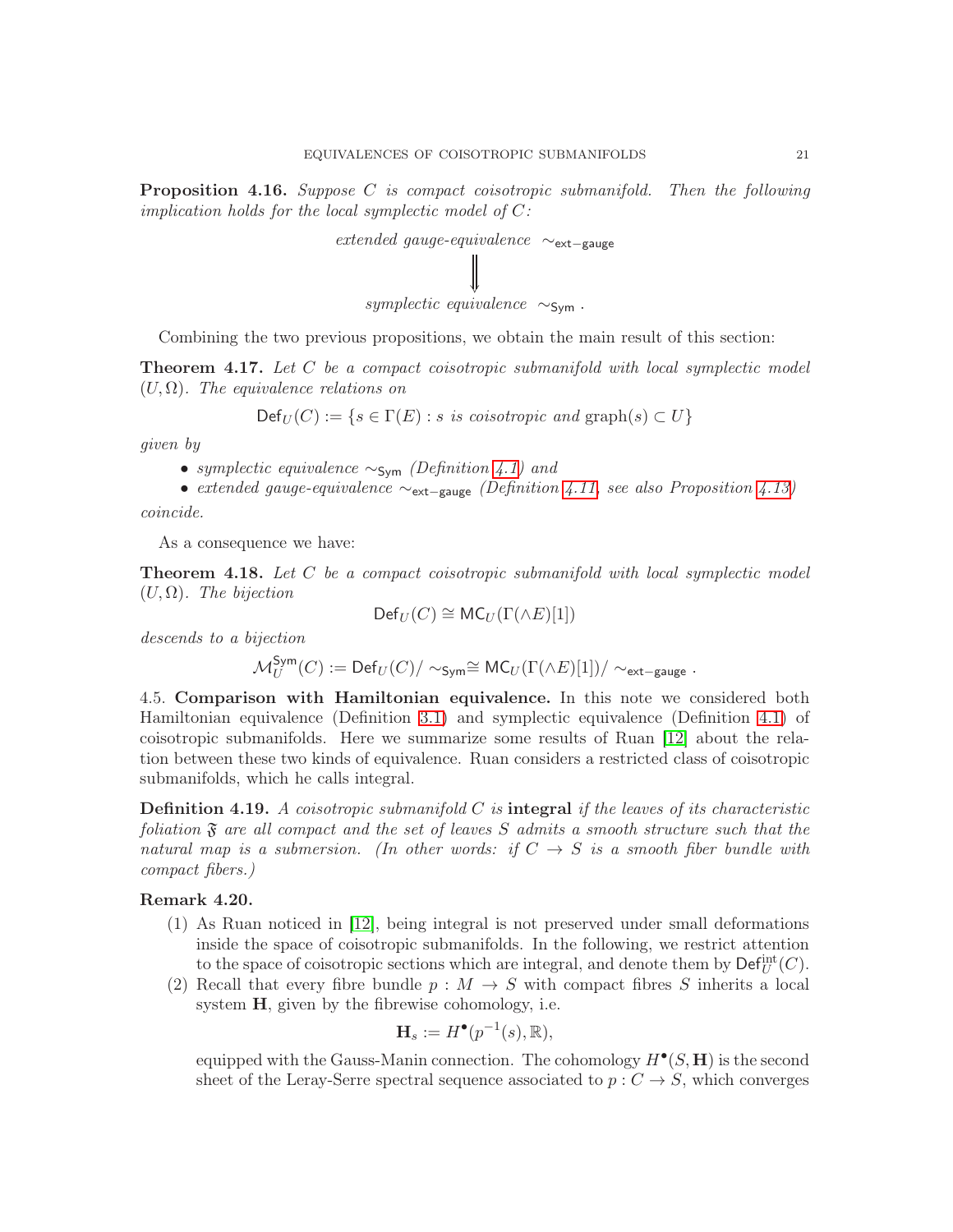to the cohomology of C. We will focus on  $\mathbf{H}_s^1 := H^1(p^{-1}(s), \mathbb{R})$ . Observe that the differential  $d_2$  of the second sheet gives a natural linear map

$$
d_2: H^0(S, \mathbf{H}^1) \to H^2(S, \mathbf{H}^0).
$$

Notice that the former group is the space of global, flat sections of the vector bundle  $\mathbf{H}^1$  over S. Since the fibres of p are connected, the latter group is just  $H^2(S, \mathbb{R})$ .

In [\[12,](#page-28-15) Theorem 1] Ruan establishes the following result:

<span id="page-21-2"></span>**Theorem 4.21.** Let  $C$  be an integral coisotropic submanifold.

(1) There is an open embedding

$$
\mathsf{Def}^{\mathrm{int}}_U(C)/\sim_{\mathsf{Ham}}\hookrightarrow H^0(S,\mathbf{H}^1).
$$

(2) The image of the equivalence class of C with respect to symplectic equivalence  $\sim$ Sym under the map  $\mathsf{Def}_{U}^{\mathrm{int}}(C) \to \mathsf{Def}_{U}^{\mathrm{int}}(C)/\sim_{\text{gauge}}$  is given nearby C as the kernel of  $d_2: H^0(S, \mathbf{H}^1) \to H^2(S, \mathbb{R}).$ 

Below we reproduce an example from [\[12\]](#page-28-15):

**Example 4.22.** Consider the unit sphere  $C = S^3$  in  $\mathbb{R}^4$ , with the canonical symplectic form. The characteristic leaves of  $S^3$  are circles, and  $p: S^3 \to S = S^2$  is the Hopf fibration.  $\mathbb{H}^1$  is a trivial rank 1 vector bundle over  $S^2$ , so  $H^0(S, \mathbf{H}^1) \cong \mathbb{R}$ , one generator being represented by a connection 1-form on the Hopf fibration. The map  $H^0(S, \mathbf{H}^1) \to H^2(S, \mathbb{R}) \cong \mathbb{R}$  is an isomorphism, reflecting the fact that the connection is not flat.

Hence, by Theorem [4.21,](#page-21-2) not all nearby integral coisotropic deformations of  $S<sup>3</sup>$  are related to C by a symplectomorphism, for instance all spheres of radius r for  $r \neq 1$  are not. But those which are, are actually equivalent to  $C$  by a Hamiltonian diffeomorphism. The latter statement follows, since  $H^1(C) = 0$  implies that all symplectic vector fields in a tubular neighborhood of C are Hamiltonian.

Another example is:

<span id="page-21-1"></span>**Example 4.23.** Consider the 3-torus  $C = \mathbb{T}^3$ , which "coordinates"  $\theta_1, \theta_2, \theta_3$ , as the zero section of  $(\mathbb{T}^3 \times \mathbb{R}, d\theta_1 \wedge d\theta_2 + d\theta_3 \wedge dx_4)$ , where  $x_4$  is the standard coordinate on  $\mathbb{R}$ . The characteristic leaves are again circles, and  $p: \mathbb{T}^3 \to S = \mathbb{T}^2$  is the trivial fibration. Again,  $H^1$  is a trivial rank 1 vector bundle, so  $H^0(S, H^1) \cong \mathbb{R}$ , one generator being represented by  $d\theta_3$ . The map  $H^0(S, \mathbf{H}^1) \cong \mathbb{R} \to H^2(S, \mathbb{R}) \cong \mathbb{R}$  is the zero map, reflecting the fact that  $d\theta_3$ is a closed 1-form.

We conclude that all nearby integral coisotropic deformations of  $C$  are related to  $C$  by a symplectomorphism, but not all of them are related to  $C$  by a Hamiltonian diffeomorphism. For instance, the 3-tori given by  $\{x_4 = c\}$  for constants  $c \neq 0$  are not. Notice that the latter statement is in accordance with the fact that  $\mathcal{M}_U^{\mathsf{Sym}}(C) \neq \mathcal{M}_U^{\mathsf{Ham}}(C)$ , which is a consequence of Remark [4.6](#page-16-0) since the map  $r: H^1(C) \to H^1_{\mathfrak{F}}(C)$  has one-dimensional image.

## 5. The transversally integrable case

<span id="page-21-0"></span>In this section we consider coisotropic submanifolds  $C$  that admit a foliation that is complementary to the characteristic foliation: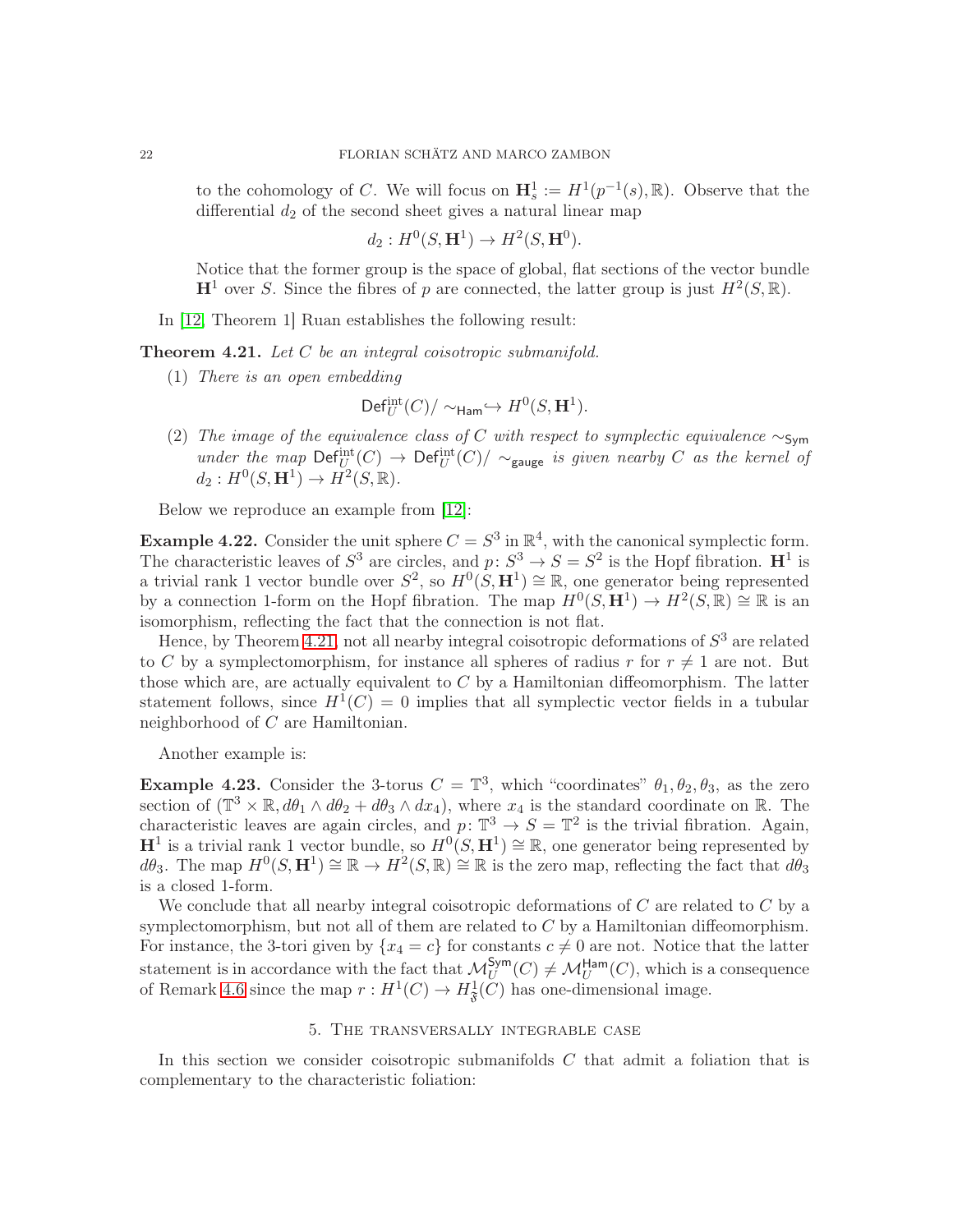Definition 5.1. A coisotropic submanifold C of  $(M, \omega)$  is called transversally integrable if the kernel K of the pre-symplectic structure  $\omega_C$  admits a complementary subbundle G which is involutive.

**Remark 5.2.** A transversally integrable coisotropic submanifold  $C$  comes equipped with two foliations: the characteristic foliation  $\mathfrak{F}$ , given by the maximal leaves of K, and another foliation, given by the maximal leaves of  $G$ . Since  $K$  is the kernel of the pre-symplectic structure on C, the leaves of  $G \cong TC/K$  inherit a symplectic structure.

The assumption of transversal integrability leads to many simplifications. We recover a result by Oh and Park [\[11\]](#page-28-3) that says that the  $L_{\infty}[1]$ -algebra associated to a transversally integrable  $C$  is a differential graded Lie algebra (Prop. [5.3\)](#page-22-0). Moreover, we give a formula for the coisotropic section generated by moving the zero section by a basic Hamiltonian flow (Prop. [5.12\)](#page-26-0).

5.1. Oh and Park's  $L_{\infty}[1]$ -algebra. Let C be a coisotropic submanifold and  $(U,\Omega)$  be a local symplectic model of  $C$  as in Section [1.](#page-2-0) As seen there, the normal model is a neighborhood of the zero section in a vector bundle  $E \to C$ , so it comes equipped with a surjective submersion  $\pi: U \to C$ .

The following proposition was already proven in [\[11,](#page-28-3) Equation (9.17)] (see also Theorem 9.3 there). We provide an alternative proof here.

<span id="page-22-0"></span>**Proposition 5.3.** Let C be a coisotropic submanifold, and assume there exists an involutive complement G to  $K = \text{ker}(\omega_C)$ . Then the  $L_\infty[1]$ -algebra structure on  $\Gamma(\wedge E)[1]$ ,  $E = K^*$ , associated to  $C$  as in Subsection [2.3](#page-6-0) corresponds<sup>[7](#page-22-1)</sup> to a differential graded Lie algebra.

*Proof.* The structure maps  $\lambda_r$  of the  $L_\infty[1]$ -algebra from Subsection [2.3](#page-6-0) are derivations in each argument. Consequently they can be evaluated locally. Moreover, the derivation property and a degree-count using the fact that  $\Pi$  is a bivector field show that it suffices to evaluate them on tuples of the form

$$
(f, g, s_1, \ldots, s_{r-2}), \quad (f, s_1, \ldots, s_{r-1})
$$
 and  $(s_1, \ldots, s_r)$ 

with  $f, g \in C^{\infty}(C)$  and  $s_i \in \Gamma(E)$ , seen as vertical vector fields on E, in order to determine them completely.

We now compute the multibracket  $\lambda_k$  of Oh and Park's  $L_\infty[1]$ -algebra structure on  $\Gamma(\wedge E)[1]$  in local coordinates. As we already noticed, the leaves of the involutive subbundle G complementary to K are symplectic. Choose coordinates  $q_1, \ldots, q_{n-k}, y_1, \ldots, y_{2k}$ on  $C$  adapted to the foliations integrating  $K$  and  $G$ , respectively. That is,  $K$  is spanned by the  $\frac{\partial}{\partial q}$ 's and G is spanned by the  $\frac{\partial}{\partial y}$ 's. Add conjugate coordinates  $p_1, \ldots, p_{n-k}, u_1, \ldots, u_{2k}$ to obtain a coordinate system on  $T^*C$ . The subbundle  $G^{\circ} \subset T^*C$  is locally given by  ${u_1 = \dots = u_{2k} = 0}.$  Hence the symplectic form on  $E = K^* \cong G^{\circ}$  (see Section [1\)](#page-2-0) reads

<span id="page-22-2"></span>(5) 
$$
\Omega = \sum_{i=1}^{n-k} dq_i \wedge dp_i + \pi^* \omega_C.
$$

<span id="page-22-1"></span>That is, the  $L_{\infty}$ -algebra obtained after applying the degree shift operator [−1] is a differential graded Lie algebra, i.e. the structure maps  $\lambda_k$  vanish for  $k > 2$ .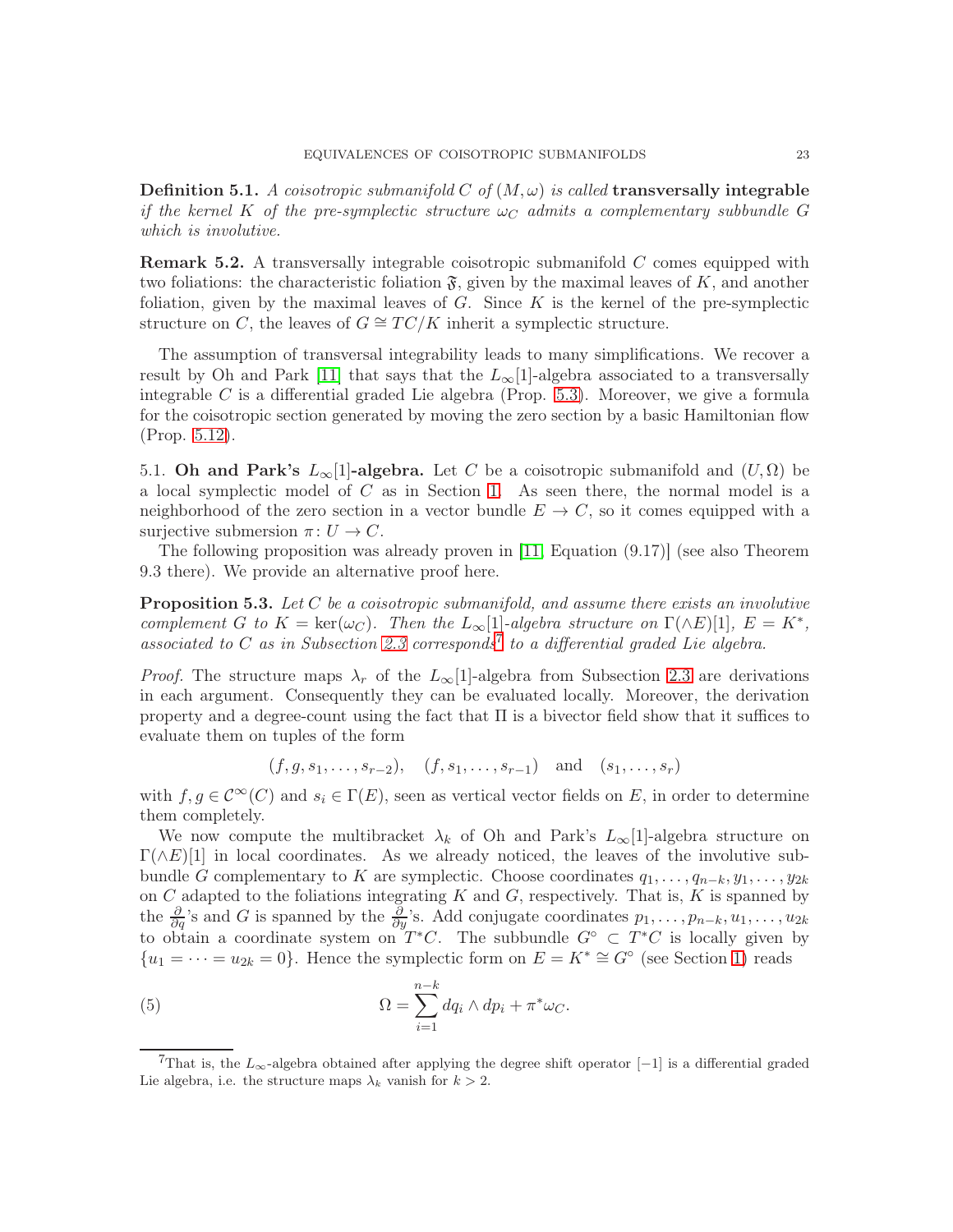Notice that, in coordinates,  $\omega_C$  has the form  $\sum h_{jl}dy_j \wedge dy_l$  for some functions  $h_{jl}$  on C. Notice further that  $\Omega$  (and therefore the Poisson bivector field  $\Pi$  obtained by inverting  $\Omega$ ) are invariant under all of the vertical vector fields  $\frac{\partial}{\partial p_1}, \ldots, \frac{\partial}{\partial p_n}$  $\frac{\partial}{\partial p_{n-k}}$ . The structure maps  $\lambda_r$ are determined by their evaluation on tuples of the form

$$
(f, g, \frac{\partial}{\partial q_{i_1}}, \dots, \frac{\partial}{\partial q_{i_{r-2}}}), \quad (f, \frac{\partial}{\partial q_{i_1}}, \dots, \frac{\partial}{\partial q_{i_{r-1}}}) \text{ and } (\frac{\partial}{\partial q_{i_1}}, \dots, \frac{\partial}{\partial q_{i_r}}).
$$

Consider the term on the right-hand side of Equation [\(2\)](#page-7-4) in Subsection [2.3](#page-6-0) before applying the projection  $P$ , that is,

$$
[[\dots[\Pi,-],-]\dots],-].
$$

As we argued above, it suffices to evaluate this expression on tuples consisting of functions on C and vertical vector fields  $\frac{\partial}{\partial q_i}$ . Since  $\pi^* f$  and  $\Omega$  is invariant under any of the vertical vector fields,  $\frac{\partial}{\partial q_i}$ , the structure map  $\lambda_r$  vanish whenever we evaluate it on a tuple that contains a  $\frac{\partial}{\partial q_i}$ . Hence, only  $\lambda_1$  and  $\lambda_2$  can be non-zero.

Remark 5.4. The non-trivial structure maps of the differential graded Lie algebra associated to a transversally integrable coisotropic submanifold are given by

$$
\lambda_1(f) = \pm P(X_{\pi^*f})
$$
 and  $\lambda_2(f,g) = \pm \{f,g\}^G$ ,

the fact that  $\lambda_1$  and  $\lambda_2$  annihilate the coordinate vector fields  $\frac{\partial}{\partial q}$  associated to adapted coordinates on C, and the derivation rule. Here,  $\{\cdot,\cdot\}^G$  denotes the leafwise Poisson structure associated to the symplectic foliation integrating G.

5.2. Hamiltonian equivalences. We want to be more explicit about lifting constructions from a coisotropic submanifold C to its local symplectic model  $(U, \Omega)$ . To this end, the concept of a partial Ehresmann connection will be of great importance.

**Definition 5.5.** Let G be an involutive distribution on C. Suppose  $\pi: U \to C$  is a surjective submersion. A partial Ehresmann connection on  $U$  is a choice of a complementary subbundle G to K and a subbundle  $G^{\sharp}$  of TU such that the differential of  $d_x\pi$  at  $x \in U$ maps  $G_x^{\sharp}$  isomorphically onto  $G_{\pi(x)}$ .

**Remark 5.6.** We notice that the last condition implies that  $G^{\sharp}$  is complementary to  $(d\pi)^{-1}(K)$ .

**Lemma 5.7.** Let C be a coisotropic submanifold with local symplectic model  $(U, \Omega)$ . Suppose G is the subbundle complementary to the kernel K of the pre-symplectic form  $\omega_C$  which was chosen in the construction of  $(U, \Omega)$ .

- (1) The subbundles  $(d\pi)^{-1}G$  and  $V = \text{ker}(d\pi)$  of TU are symplectically orthogonal to each other.
- (2) The bundle

$$
G^{\sharp} := ((d\pi)^{-1}(K))^{\perp}
$$

defines a partial Ehresmann connection on U.

*Proof.* We take  $\xi \in \text{ker}(d_x \pi)$  and  $v \in (d_x \pi)^{-1}(G)$ . Plugging the two vectors into the symplectic form  $\omega$  yields

$$
\Omega_x(\xi, v) = \omega_C(d\pi(\xi), d\pi(v)) + \omega_{T^*C}(d_x j(\xi), d_x j(v)) = 0.
$$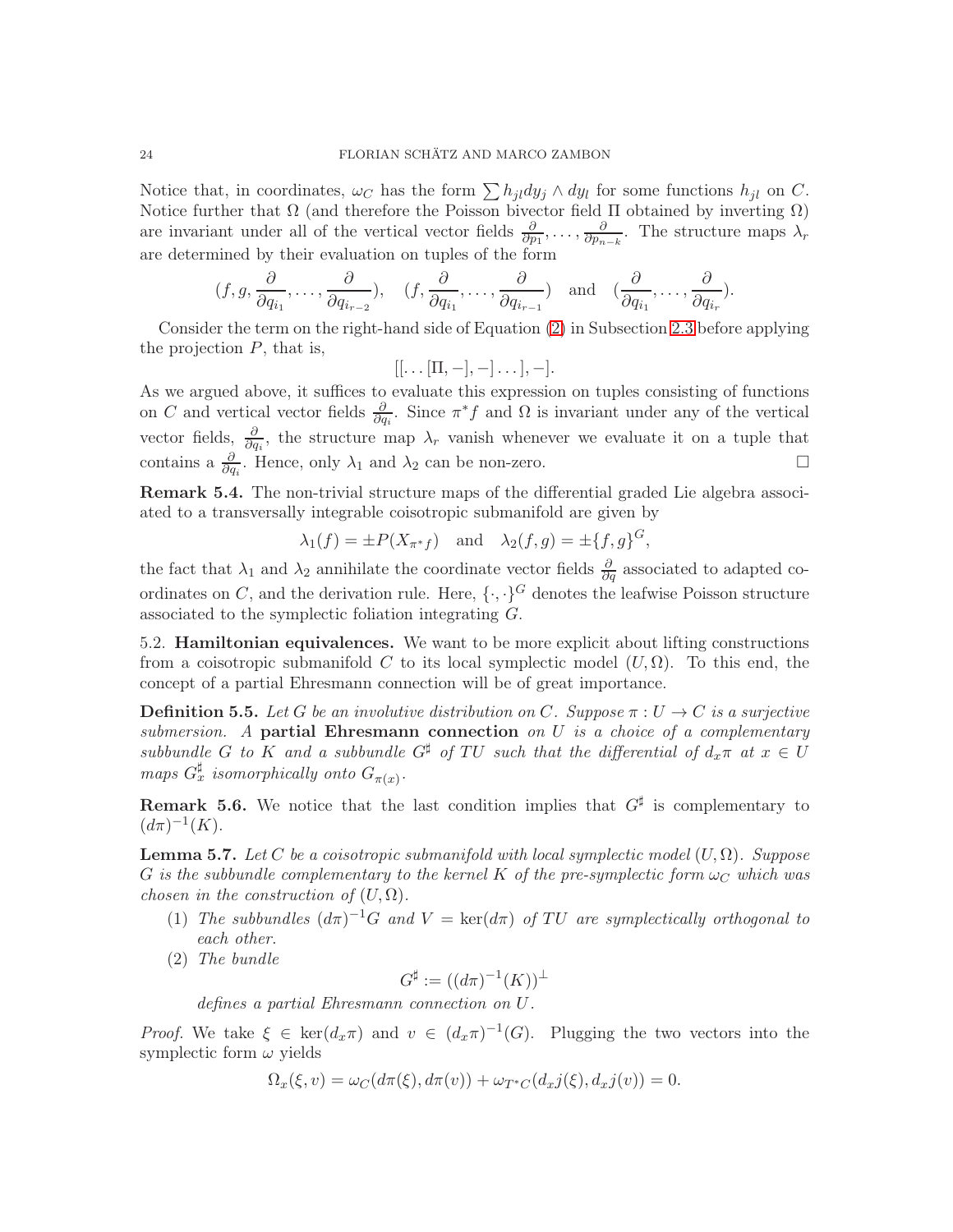Since the ranks of the two subbundles add up to the rank of  $TU$ , the first claim follows. Concerning (2), the inclusion  $\ker(d_x \pi) \subset (d_x \pi)^{-1}(K)$  implies

$$
((d_x \pi)^{-1}(K))^{\perp} \subset (\ker(d_x \pi))^{\perp} = (d_x \pi)^{-1}(G),
$$

i.e.  $G^{\sharp}$  maps indeed onto G under  $d\pi$ . To check that the map is an isomorphism, it suffices to check that the dimensions match, which is straight-forward.

Remark 5.8. The partial Ehresmann connection was first considered in [\[11\]](#page-28-3), see Equation (6.3) there. Observe that  $G^{\sharp}$  is usually not linear, i.e. compatible with the linear structure on  $E \supset U$ .

Notice further that a partial Ehresmann connection allows one to define the horizontal lift X<sup>hor</sup> of a section X of G: Just define X<sup>hor</sup> at a point  $x \in U$  to be the pre-image of  $X_{\pi(x)}$ under the isomorphism  $d_x \pi : G_x^{\sharp} \to G_x$ . If G is involutive, it makes sense to ask whether the assignment

$$
\Gamma(G) \to \mathcal{X}(U), \qquad X \mapsto X^{\text{hor}}
$$

is compatible with the Lie bracket of vector fields. If this is the case one calls  $G^{\sharp}$  flat.

<span id="page-24-1"></span>**Proposition 5.9.** Let  $C$  be a coisotropic submanifold that is transversally integrable, with G an involutive transversal. Let  $(U, \Omega)$  be the corresponding local symplectic model.

- (1) The partial connection  $G^{\sharp}$  on  $U \subset E$  is linear and flat.
- (2) For all  $f \in C^{\infty}(C)$ , we have

$$
X_{\pi^*f} = P(X_{\pi^*f}) + (X_f^G)^{\text{hor}}
$$

where:

- (i)  $P(X_{\pi^*f}) \in \Gamma(E)$  is seen as a vertical vector field on  $U \subset E$ , constant along the fibers,
- (ii)  $X_f^G$  denotes the leafwise Hamiltonian vector field of f with respect to the symplectic foliation integrating G and
- (iii)  $(X_f^G)$ <sup>hor</sup> denotes the horizontal lift of  $X_f^G$  with respect to the partial Ehresmann connection G<sup>♯</sup> .

*Proof.* Choose coordinates  $y_1, \ldots, y_{2k}, q_1, \ldots, q_{n-k}, p_1, \ldots, p_{n-k}$  on U as in the proof of Proposition [5.3.](#page-22-0)

(1) Equation [\(5\)](#page-22-2) shows that at every point  $x \in U$ ,  $\Omega_x$  is the sum of two symplectic forms, one defined on the subspace spanned by the  $\frac{\partial}{\partial p}$  and  $\frac{\partial}{\partial q}$ 's, the other one defined on the the subspace spanned by the  $\frac{\partial}{\partial y}$ 's. As  $((d\pi)^{-1}E)^{\circ}$  is spanned by the dy's, we obtain

<span id="page-24-0"></span>(6) 
$$
G^{\sharp} = \text{span}\{\frac{\partial}{\partial y_1}, \dots, \frac{\partial}{\partial y_{2k}}\}.
$$

In other words, in the trivialization of the vector bundle  $E = K^*$  given by the chosen coordinates,  $G^{\sharp}$  is a trivial partial connection.

From this we deduce that the parallel transport with respect to  $G^{\sharp}$  along paths contained in a leaf of  $G$  is by linear isomorphisms between the fibers of  $E$ , showing that the partial connection  $G^{\sharp}$  is linear. Second, the linear partial connection  $G^{\sharp}$  is flat, since the distribution  $G^{\sharp}$  is clearly involutive.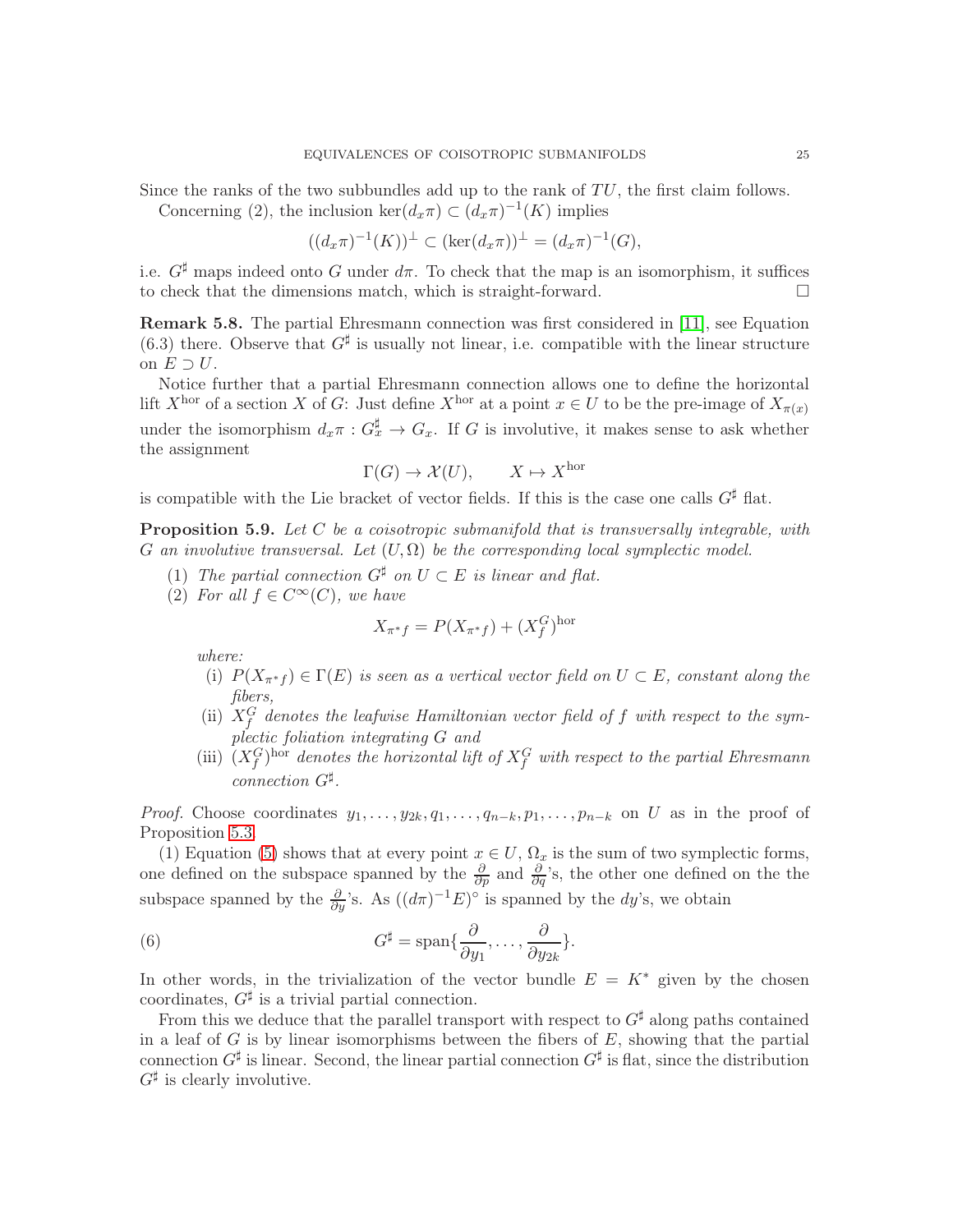(2) In the above coordinates, by Equation [\(5\)](#page-22-2), we have

$$
X_{\pi^*f} = [\Pi, \pi^*f] = \sum_i \frac{\partial f}{\partial q_i} \frac{\partial}{\partial p_i} + (X_f^G)^{\text{hor}},
$$

where for the horizontal component we used  $(6)$ . Its vertical component is invariant under each of the vertical vector fields  $\frac{\partial}{\partial p_1}, \ldots, \frac{\partial}{\partial p_n}$  $\frac{\partial}{\partial p_{n-k}}$ , therefore it agrees with the vertical component at  $\pi(x) \in C$ , which is  $P(X_{\pi^*f}^{\{r\}})$ .

**Remark 5.10.** Our next aim is to explicitly describe the sections of  $E$  which are Hamiltonian equivalent to the zero section  $\iota: C \to E$ . If C is compact, we can replace Hamiltonian equivalence by base Hamiltonian equivalence, see Definition [3.17](#page-12-2) and Propositions [3.18](#page-12-1) and [3.19.](#page-13-1) Recall that this means that we have to consider the time one flow of a time-dependent vector field  $X_{\pi^*f_t}$  where  $f_t \in C^{\infty}(C)$ . Such vector fields are not vertical in general, hence solving explicitly the ODE to find their flow is not easy. We are able to do so when  $G$  is involutive, making use of the following result:

<span id="page-25-1"></span>**Lemma 5.11.** Let  $A \to M$  be a vector bundle with a linear connection  $\nabla$ . Let  $(X_t)_{t\in[0,1]}$ be a one-parameter family of vector fields on M, and  $(\alpha_t)_{t\in[0,1]}$  a one-parameter family of sections of A. Consider the one-parameter family of vector fields on A given by

$$
\alpha_t + (X_t)^{\text{hor}}
$$

where  $\alpha_t$  is viewed as a vertical vector field which is constant along the fibers of A, and  $(X_t)$ <sup>hor</sup> is the horizontal lift of  $X_t$  with respect to the connection  $\nabla$ . The integral curve of  $\alpha_t + (X_t)^{\text{hor}}$  starting at  $q \in C$  is given by

$$
s(t) = \int_0^t \gamma(t) \sqrt{\alpha \tau |\gamma(\tau)|} d\tau \in A_{\gamma(t)},
$$

where  $\setminus$  denotes the parallel transport with respect to  $\nabla$  along the curve  $\gamma(t) := \psi_t(q)$ , and  $\psi_t: C \to C$  the flow of  $X_t$ .

*Proof.* We have  $s = A \circ \Delta$ , where  $\Delta : [0,1] \to [0,1]^2$  is the diagonal map and

$$
A(r,t) := \int_0^r \frac{\gamma(t)}{\gamma(\tau)} \mathcal{E}[\alpha_\tau|_{\gamma(\tau)}] d\tau.
$$

Hence  $\frac{\partial}{\partial t}|_{t_0} s(t) = \frac{\partial}{\partial t}|_{t_0} A(t, t_0) + \frac{\partial}{\partial t}|_{t_0} A(t_0, t)$  can be written as the sum of two terms, for all  $t_0 \in [0, 1]$ . The first one is the vertical vector

<span id="page-25-0"></span>
$$
\frac{\partial}{\partial t}\Big|_{t_0}\int_0^t \frac{\gamma(t_0)}{\gamma(\tau)}\Big\|\Big[\alpha_\tau\big|_{\gamma(\tau)}\Big]d\tau=\alpha_{t_0}\big|_{\gamma(t_0)},
$$

as can be seen noticing that the integrand is a curve in  $A_{\gamma(t_0)}$ , parametrized by s, and applying the fundamental theorem of calculus.

For the second term, we claim that

(7) 
$$
\frac{\partial}{\partial t}|_{t_0} \int_0^{t_0} \gamma(t) \mathbb{I}(\alpha_\tau|_{\gamma(\tau)}) d\tau = (X_{t_0})^{\text{hor}}|_{s(t_0)}.
$$

Notice that the integral on the left-hand side of Equation  $(7)$  is an element of the fiber of V over  $\gamma(t)$ , hence applying  $\frac{\partial}{\partial t}|_{t_0}$  we obtain an element of  $T_{s(t_0)}A$  that projects to  $\frac{\partial}{\partial t}|_{t_0}\gamma(t)=$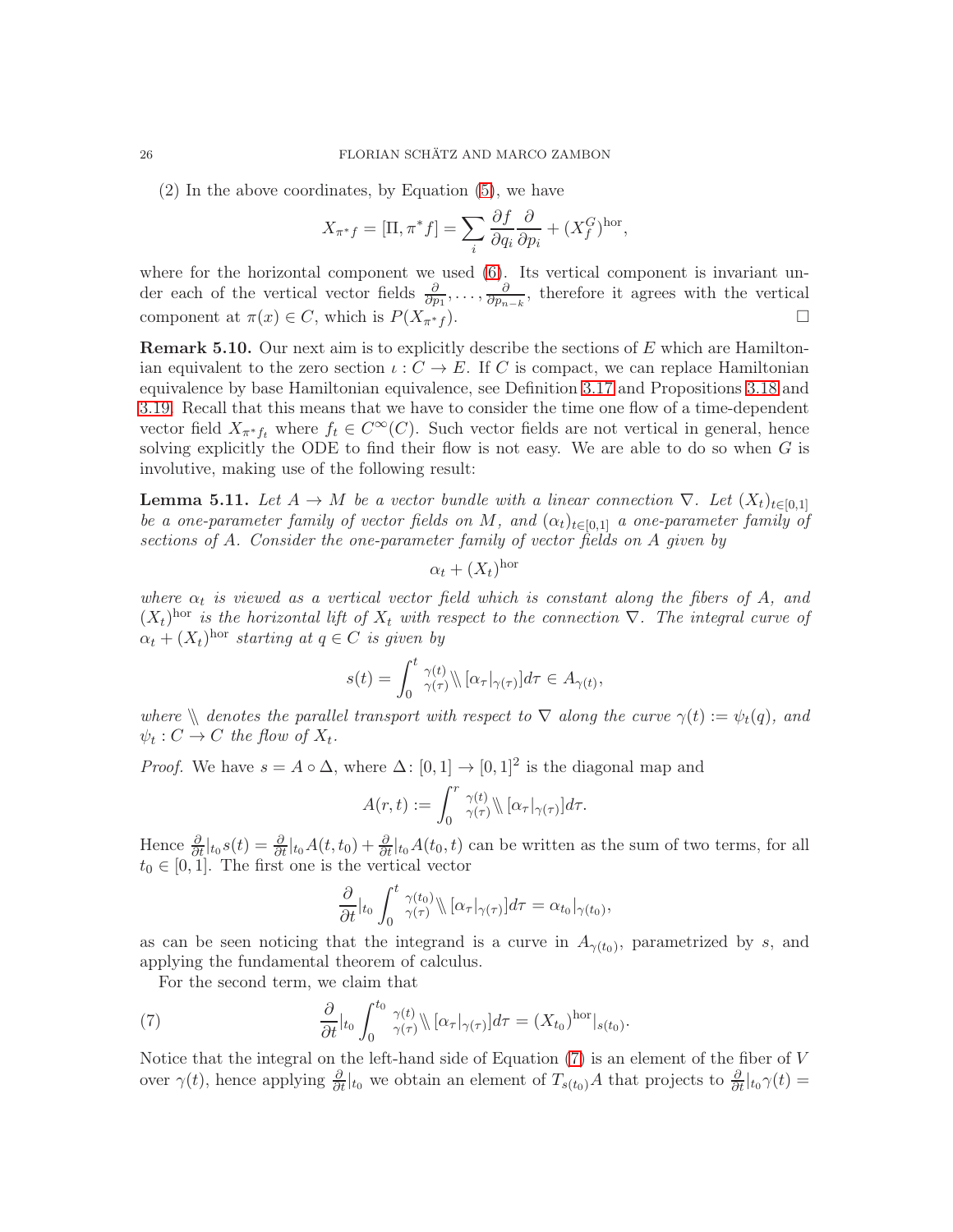$X_{t_0}|_{\gamma(t_0)}$  under  $\pi$ . We now argue that the left-hand side of Equation [\(7\)](#page-25-0) is a horizontal lift, which would conclude the statement. Let  $r, t \in [0, 1]$ . Under the identification  $A_{\gamma(r)} \cong A_{\gamma(t)}$ given by the parallel transport  $\gamma(t)$ , the elements  $\gamma(\tau)$ ,  $[\alpha_{\tau}|_{\gamma(\tau)}]$  and  $\gamma(t)$ ,  $[\alpha_{\tau}|_{\gamma(\tau)}]$  agree for every  $\tau$ . The same holds for the integral from  $\tau = 0$  to  $\tau = t_0$  of these elements, since parallel transport is a linear isomorphism. Hence the integral on the left-hand side of [\(7\)](#page-25-0), as t varies, defines a parallel section of A over  $\gamma$ . Hence applying  $\frac{\partial}{\partial t}|_{t_0}$  we obtain an horizontal element of  $T_{s(t_0)}A$ .

<span id="page-26-0"></span>Proposition 5.12. Let C be a coisotropic submanifold that is transversally integrable, with G an involutive transversal. Let  $(U, \Omega)$  be the corresponding local symplectic model. Take a one-parameter family  $(f_t)_{t\in[0,1]} \in C^{\infty}(C)$ , and denote by  $\Phi$  the time-1 flow of the timedependent vector field  $(X_{\pi^*f_t})_{t\in[0,1]}$ . Then  $\Phi(C)$  is the graph of the following section of  $U \subset E$ :

$$
p \mapsto \int_0^1 \frac{\sigma(1)}{\sigma(t)} \langle [P(X_{\pi^*f_t})|_{\sigma(t)}]dt
$$

where  $\Lambda$  denotes the parallel transport with respect to the partial connection  $G^{\sharp}$  along the curve  $\sigma(t) := \psi_t((\psi_1)^{-1}p)$ , for  $\psi_t : C \to C$  the flow of  $X_{f_t}^G$ .

*Proof.* By Proposition [5.9,](#page-24-1)  $G^{\sharp}$  is a partial linear connection on  $U \subset E$ , and  $X_{\pi^* f_t} =$  $P(X_{\pi^*f_t}) + (X_{f_t}^G)$ <sup>hor</sup>. We note that, in particular, this vector field covers  $X_{f_t}^G$ , which is tangent to the leaves of G. Fix  $p \in C$ , and let  $L \subset C$  be the leaf of G through p. Consider the vector bundle  $E|_L \to L$ , equipped with the linear connection obtained by restricting  $G^{\sharp}$ . We apply Lemma [5.11](#page-25-1) to the one-parameter family of vector fields  $(X_{f_t}^G)|_L$  and to the one-parameter family of sections  $P(X_{\pi^*f_t})|_L$ . Choosing the point q so that  $\psi_1(q) = p$  and setting  $t = 1$  finishes the proof.

# Remark 5.13.

- (1) We observe that Propositions [5.9](#page-24-1) and [5.12](#page-26-0) continue to hold for symplectomorphisms, i.e. one obtains explicit formulae for the symplectic vector field associated to a closed 1-form obtained via pull-back from the base  $C$ , as well as for the image of  $C$  under the flow of such a vector field.
- (2) When C is Lagrangian, U is open in the cotangent bundle  $T^*C$ , hence  $X_{\pi^*f_t}$  is a (constant) vertical vector field and  $P(X_{\pi^*f_t}) = df_t$ . Further  $G = \{0\}$ , so the curve σ through p is constant. Therefore we recover the well-known result that Φ(C) is the graph of the exact one-form  $d(\int_0^1 f_t dt)$ .

We exemplify the above discussion in the case of  $C$  hypersurface, i.e. of co-dimension 1. While all smooth deformations of a co-dimension 1 submanifold are automatically coisotropic, it turns out that the equivalence problem is non-trivial.

**Example 5.14.** Fix a codimension 1 compact submanifold C of  $(M, \omega)$ , which we assume to be oriented. The annihilator  $TC^{\circ} \cong K$  is a trivial line bundle, so there is  $\alpha \in \Omega^1(C)$ such that  $G := \text{ker}(\alpha)$  satisfies  $G \oplus E = TC$ . As usual K is the characteristic distribution of C, i.e.,  $K := \text{ker}(\omega_C)$ . We assume that  $d\alpha = 0$ , which in particular implies that G is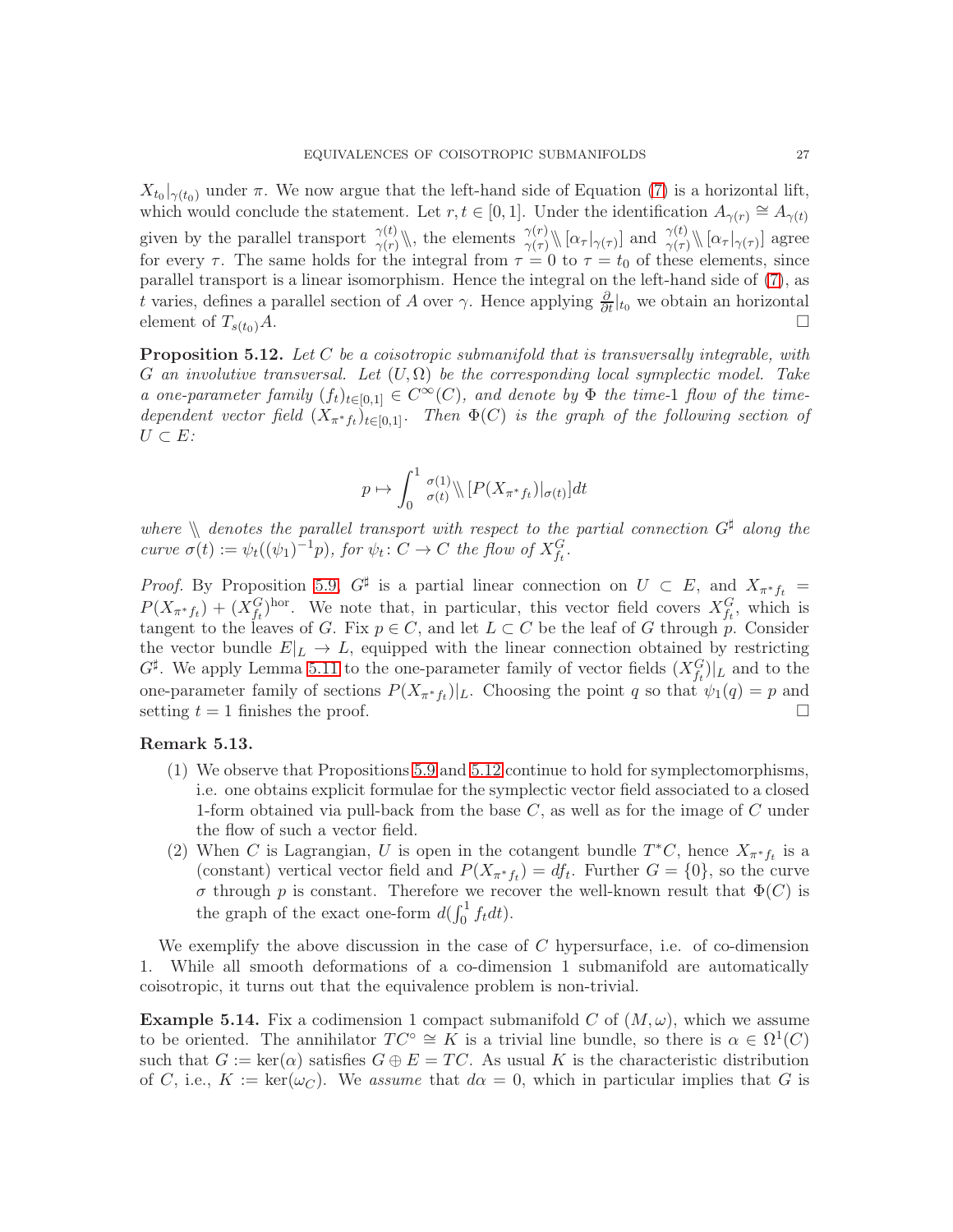involutive. By [\[9,](#page-28-12) Exercise 3.36] a tubular neighborhood of C in M is symplectomorphic to

$$
(U,\Omega) := (C \times I, \pi^* \omega_C - du \wedge \pi^* \alpha),
$$

where I is an open interval containing 0, u the standard coordinate on I, and  $\pi: C \times I \to C$ is the projection. In the following we denote by  $\hat{\xi}$  the unique vector field on C lying in K such that  $\alpha(\hat{\xi}) = 1$ .

Take a one-parameter family  $f_t \in C^{\infty}(C)$ , and denote by  $\Phi$  the time-1 flow of the vector field  $(X_{\pi^* f_t})_{t \in [0,1]}$ . Then  $\Phi(C)$  is the graph of

$$
s: C \to \mathbb{R}, \quad s(p) = -\int_0^1 \hat{\xi}(f_t)|_{\psi_t((\psi_1)^{-1}p)} dt
$$

<span id="page-27-0"></span>where  $\psi_{\tau}$ :  $C \to C$  is the flow of  $(X_{f_t}^G)_{t \in [0,1]}$ . This follows from Prop. [5.12,](#page-26-0) since  $X_{\pi^*f}$  =  $-\hat{\xi}(f_t)\frac{\partial}{\partial u} + X_f^G$  at points of C, and  $G^{\sharp}$  is the trivial partial connection by Equation [\(6\)](#page-24-0).

## Appendix A. The extended gauge-action

We prove Lemma [4.9.](#page-18-0)

We first observe that since  $\Phi$  is a morphism of graded Lie algebras, and since we assume  $[\sigma, X] = 0$ ,  $\Phi(\sigma)$  and  $\Phi(X)$  will commute as well. In particular, the adjoint action by  $\Phi(\sigma)$ leaves  $\Phi(X)$  invariant.

(1) It is immediate that  $Z(X)$  is a Lie subalgebra of  $L_0$ .

We now show that  $\widehat{\Phi(\sigma)}(\beta)$  equals  $P(e^{[\cdot,\beta]}\sigma)$ . We already know that  $\widehat{\Phi(\sigma)}(\beta)$  =  $e^{-\beta} \Phi(\sigma) (e^{\beta})$  is an element of **a**. To compute it, it suffices to compute the component of  $\Phi(\sigma)(e^{\beta})$  in **a**. By construction of  $\Phi$ ,  $\Phi(\sigma)$  is the coderivation corresponding to the derived bracket construction with  $\sigma$ . Hence the component of  $\Phi(\sigma)(e^{\beta})$  in a is

$$
P(\sigma)+P([\sigma,\beta])+\frac{1}{2!}P([[ \sigma,\beta],\beta])+\frac{1}{3!}P([[ [\sigma,\beta],\beta],\beta])+\cdots=P(e^{[-,\beta]}\sigma).
$$

To check the involutivity of  $\mathcal{E}$ , recall that a vector field X on a vector space V can be seen as a map from V to itself. In the case at hand  $V = \mathfrak{a}_0$  and the vector fields we are interested in correspond to the maps  $f(\beta) := \widehat{\Phi(\sigma)}(\beta)$  and  $g(\beta) := \widehat{\Phi(\sigma')\beta}$ , respectively.

The Lie bracket of two such vector fields is given by

(8) 
$$
(d_{\beta}g)(f(\beta)) - (d_{\beta}f)(g(\beta)).
$$

A formal computation yields

<span id="page-27-1"></span>
$$
\begin{array}{rcl}\n(d_{\beta}g)(\xi) & = & -\xi e^{-\beta} \Phi(\sigma')(e^{\beta}) + e^{-\beta} \Phi(\sigma')( \xi e^{\beta}) \\
& = & -\xi g(\beta) + e^{-\beta} \Phi(\sigma')( \xi e^{\beta})\n\end{array}
$$

and we arrive at

$$
(d_{\beta}g)(f(\beta)) = -f(\beta)g(\beta) + e^{-\beta}\Phi(\sigma')(f(\beta)e^{\beta}).
$$

For the Lie bracket  $(8)$  of the vector fields corresponding to f and g we obtain

$$
e^{-\beta} \left( \Phi(\sigma') (f(\beta) e^{\beta}) - \Phi(\sigma) (g(\beta) e^{\beta}) \right),
$$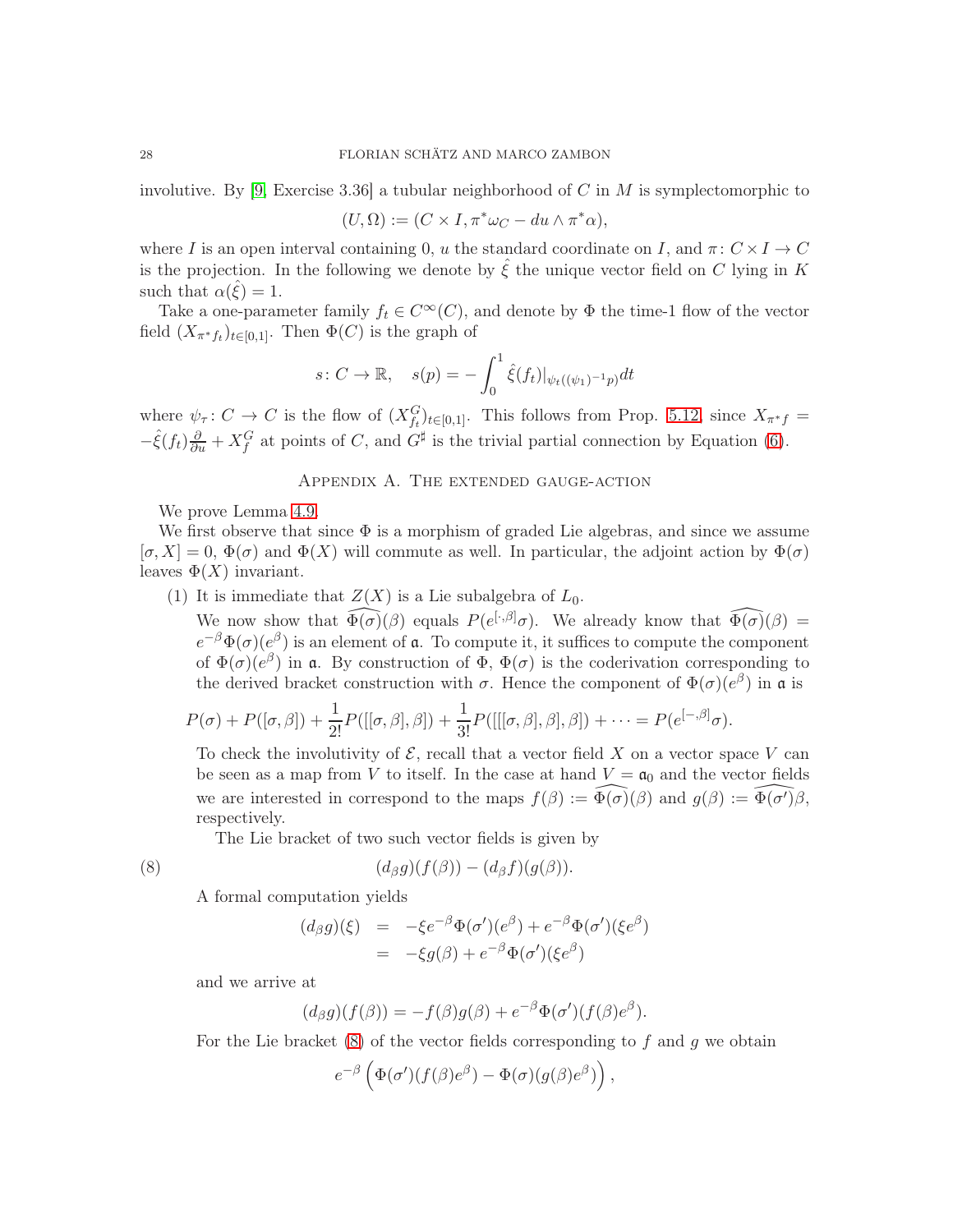which equals  $e^{-\beta}([\Phi(\sigma'), \Phi(\sigma)])(e^{\beta}) = \widehat{\Phi([\sigma', \sigma])}(\beta)$ .

(2) We have to prove that for  $\beta \in \mathsf{MC}(\mathfrak{a}, \Phi(X))$ , the element  $\Phi(\sigma)(\beta) \in \mathfrak{a}_0 = T_\beta \mathfrak{a}_0$  is contained in the formal tangent space

 $T_{\beta}$ MC( $\mathfrak{a}, \Phi(X)$ )

at  $\beta$  to the set of Maurer-Cartan elements of  $\mathfrak{a}$ , equipped with the  $L_{\infty}[1]$ -algebra structure corresponding to  $\Phi(X)$ . This formal tangent space is given by

$$
T_{\beta}MC(\mathfrak{a}, \Phi(X)) = \{ \xi \in \mathfrak{a}_0 : \Phi(X)(\xi e^{\beta}) = 0 \}
$$

and can be written more explicitly as the set of those  $\xi \in \mathfrak{a}_0$  such that

$$
P(e^{[-,\beta]}([X,\xi])) = P([X,\xi]) + P([[X,\xi],\beta]) + \frac{1}{2}P([[X,\xi],\beta],\beta]) + \cdots
$$

vanishes. Hence it is sufficient to compute

$$
\Phi(X) \left( \widehat{\Phi(\sigma)}(\beta) e^{\beta} \right) = \Phi(X) \left( e^{-\beta} \Phi(\sigma) (e^{\beta}) e^{\beta} \right)
$$

$$
= \Phi(X) \left( \Phi(\sigma) (e^{\beta}) \right) = \Phi(\sigma) \left( \Phi(X) (e^{\beta}) \right) = 0,
$$

where in the first equality we used the definition of  $\Phi(\sigma)$ , in the second equality we used the commutativity of the product in  $S\mathfrak{a}$  and in the last equality we used that  $\Phi(X)$  and  $\Phi(\sigma)$  commute.

#### <span id="page-28-0"></span>**REFERENCES**

- <span id="page-28-14"></span><span id="page-28-2"></span>[1] R. Bandiera. Non-abelian higher derived brackets. 04 2013, ArXiv:1304.4097.
- [2] A. S. Cattaneo and G. Felder. Coisotropic submanifolds in Poisson geometry and branes in the Poisson sigma model. Lett. Math. Phys., 69:157–175, 2004.
- <span id="page-28-6"></span>[3] A. S. Cattaneo and G. Felder. Relative formality theorem and quantisation of coisotropic submanifolds. Adv. in Math., 208:521–548, 2007.
- <span id="page-28-9"></span>[4] M. J. Gotay. On coisotropic imbeddings of presymplectic manifolds. Proc. Amer. Math. Soc., 84(1):111– 114, 1982.
- <span id="page-28-1"></span>[5] A. Kapustin and D. Orlov. Remarks on A-branes, mirror symmetry, and the Fukaya category. J. Geom. Phys., 48(1):84–99, 2003.
- <span id="page-28-10"></span>[6] T. Lada and J. Stasheff. Introduction to SH Lie algebras for physicists. Internat. J. Theoret. Phys., 32(7):1087–1103, 1993.
- <span id="page-28-11"></span>[7] H. V. Lê and Y.-G. Oh. Deformations of coisotropic submanifolds in locally conformal symplectic manifolds. 08 2012, ArXiv:1208.3590.
- <span id="page-28-8"></span>[8] H. V. Lê, Y.-G. Oh, A. G. Tortorella, and L. Vitagliano. Deformations of Coisotropic Submanifolds in Abstract Jacobi Manifolds. 10 2014, ArXiv:1410.8446.
- <span id="page-28-12"></span>[9] D. McDuff and D. Salamon. Introduction to symplectic topology. Oxford Mathematical Monographs. The Clarendon Press, Oxford University Press, New York, second edition, 1998.
- <span id="page-28-13"></span><span id="page-28-3"></span>[10] J. W. Milnor and J. C. Moore. On the structure of Hopf algebras. Ann. of Math. (2), 81:211–264, 1965.
- [11] Y.-G. Oh and J.-S. Park. Deformations of coisotropic submanifolds and strong homotopy Lie algebroids. Invent. Math., 161(2):287–360, 2005.
- <span id="page-28-15"></span>[12] W.-D. Ruan. Deformation of integral coisotropic submanifolds in symplectic manifolds. J. Symplectic Geom., 3(2):161–169, 2005.
- <span id="page-28-7"></span><span id="page-28-5"></span>[13] F. Schätz. BFV-complex and higher homotopy structures. Comm. Math. Phys., 286(2):399–443, 2009.
- <span id="page-28-4"></span>[14] F. Schätz. Moduli of coisotropic sections and the BFV-complex. Asian J. Math., 15(1):71–100, 2011.
- [15] F. Schätz and M. Zambon. Deformations of coisotropic submanifolds for fibrewise entire Poisson structures. Lett. Math. Phys., 103(7):777–791, 2013.